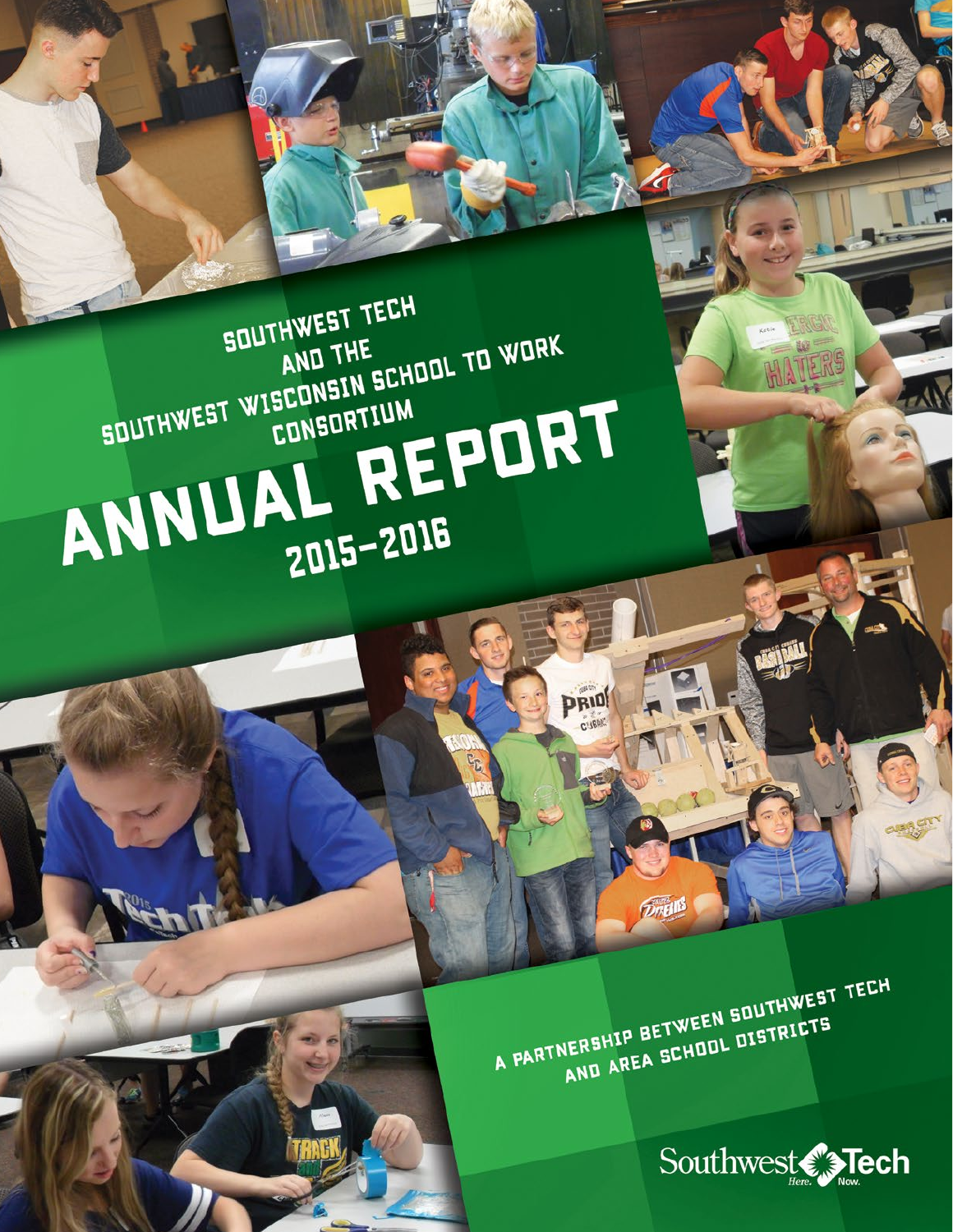

# **A MESSAGE FROM THE PRESIDENT**

Southwest Wisconsin Technical College is pleased to present the Southwest Wisconsin School to Work Annual Report for 2015-2016. Area

school districts and Southwest Tech partner on a variety of projects and activities to benefit students. This report summarizes the past year's work and accomplishments.

We thank the many people who make student success a priority. In Southwest Wisconsin, our high school teachers and board members as well as college faculty and staff strive to help students learn and succeed. We also enjoy and appreciate a high-level of support from local businesses and industry. Regional students need their local schools and colleges to continue to expand collaborative activities that provide enhanced learning opportunities. Southwest Tech is eager, not only to improve what is currently being done, but to explore new opportunities to better serve students throughout our area.

As we look to the future, we must find ways for more high school students to earn meaningful college credits prior to graduation. Southwest Tech is willing to partner in innovative ways to ensure this happens. When high school students earn college credits, we benefit locally as more students tend to stay in the area. Furthermore, research indicates the achievement gap is diminished for many students as they attain more college credits while in high school. And, with the strong connection to local businesses, good jobs will be filled by qualified candidates. We must continue to partner to design learning models that harness the power of technology coupled with the personal relationships that are built in small, rural communities.

Here's to success in 2016-2017!

Sincerely,<br> $\sqrt{\varkappa}$   $\sqrt{\varkappa}$  Weod

Jason S. Wood, Ph.D. Southwest Tech President

#### **INDEX**

| <b>Southwest Tech Mission/Vision Statement</b>                                                                                                                                                                                                                                                                                             |
|--------------------------------------------------------------------------------------------------------------------------------------------------------------------------------------------------------------------------------------------------------------------------------------------------------------------------------------------|
| <b>Career Prep/School to Work Initiative</b>                                                                                                                                                                                                                                                                                               |
|                                                                                                                                                                                                                                                                                                                                            |
|                                                                                                                                                                                                                                                                                                                                            |
| High School Graduates Enrolling Directly in                                                                                                                                                                                                                                                                                                |
|                                                                                                                                                                                                                                                                                                                                            |
|                                                                                                                                                                                                                                                                                                                                            |
| $\bullet$ SRTNC<br>• Boost Instructional Television Network<br>• Online                                                                                                                                                                                                                                                                    |
|                                                                                                                                                                                                                                                                                                                                            |
|                                                                                                                                                                                                                                                                                                                                            |
|                                                                                                                                                                                                                                                                                                                                            |
|                                                                                                                                                                                                                                                                                                                                            |
|                                                                                                                                                                                                                                                                                                                                            |
|                                                                                                                                                                                                                                                                                                                                            |
| • College and Career Exploration<br>• College Preview Day<br>• How to Choose a Major<br>• Program Visit Days<br>• Welcome Wednesday                                                                                                                                                                                                        |
| <b>School District Visits and Classroom</b><br><b>Application Bootcamp</b><br><b>Non-Traditional Opportunities</b><br>$\bullet$<br>How to Choose a Major<br>$\bullet$<br>Learn to Farn<br>$\bullet$<br>Not 80 Grand<br>$\bullet$<br>My Life as a College Student<br>$\bullet$<br>• Careers You've Never Heard of<br>• Faculty Presentation |
|                                                                                                                                                                                                                                                                                                                                            |
|                                                                                                                                                                                                                                                                                                                                            |
|                                                                                                                                                                                                                                                                                                                                            |
|                                                                                                                                                                                                                                                                                                                                            |
|                                                                                                                                                                                                                                                                                                                                            |
|                                                                                                                                                                                                                                                                                                                                            |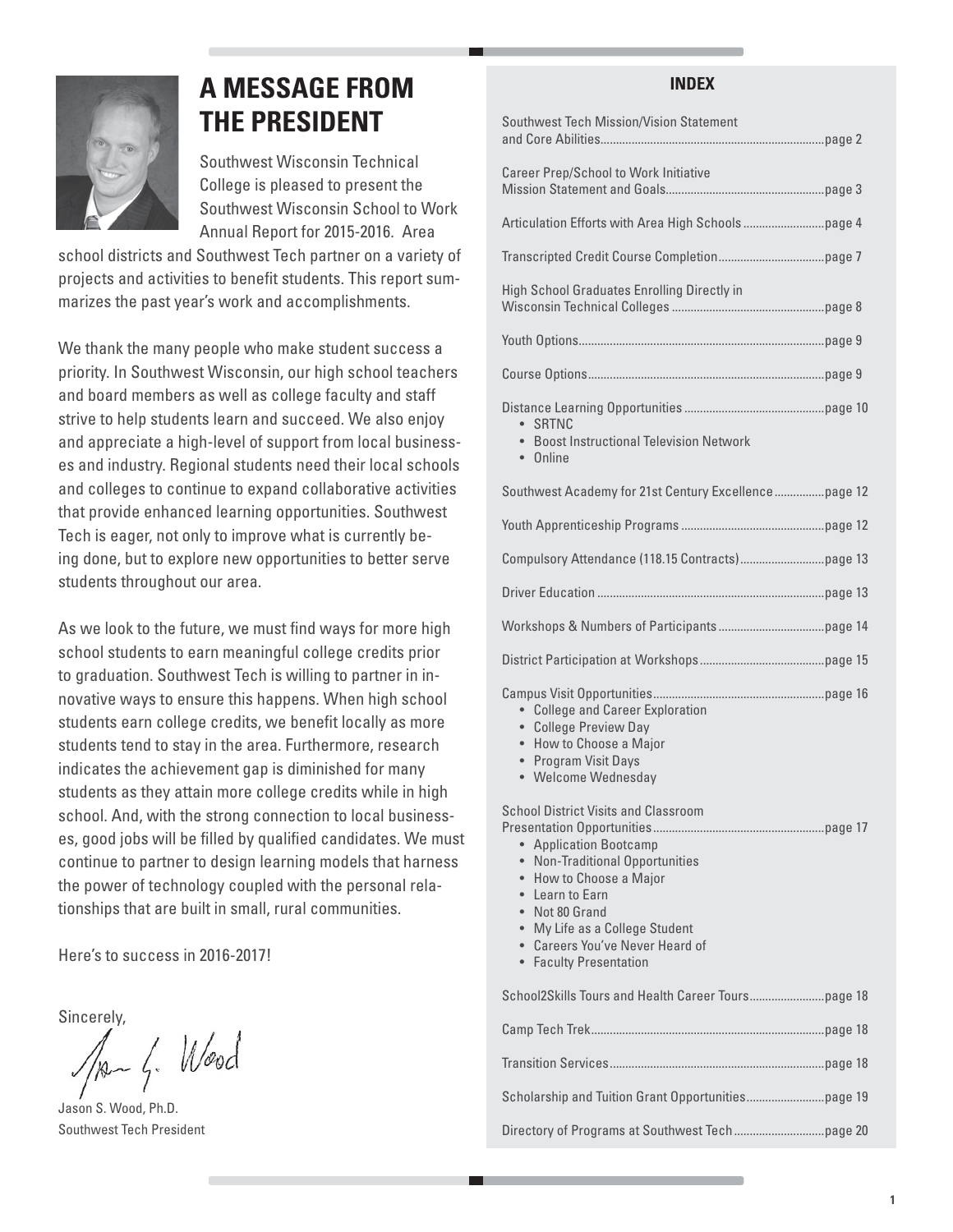# **SOUTHWEST TECH**

#### **MISSION STATEMENT**

Southwest Wisconsin Technical College provides education and training opportunities responsive to students, employers, and communities.

# **VISION STATEMENT**

Southwest Wisconsin Technical College will be a preferred provider of education, source of talent, and place of employment in the region. We at the College change lives by providing opportunities for success.

# **COLLEGE PURPOSES**

Southwest Wisconsin Technical College's purposes are to:

- 1. Provide apprenticeship, certificate, technical diploma, and associate degree programs that respond to District workforce needs and prepare students for family-sustaining jobs and career advancement.
- 2. Provide customized training, retraining, and technical assistance to businesses and other organizations.
- 3. Collaborate with schools to provide K-12 students opportunities to explore college and career options as well as to enhance their preparation for postsecondary education.
- 4. Provide career pathways and transfer opportunities that enable graduates to continue their education.
- 5. Provide continuing education opportunities to enhance the occupational knowledge and skills of District workers and residents.
- 6. Provide Adult Basic Education, GED/HSED, bridge, and other programs that help unskilled or low-skilled individuals prepare for work, postsecondary education, or career advancement.

# **COLLEGE VALUES**

**Learning.** We make high-quality, affordable education accessible to our diverse population. We help students develop the knowledge, skills, and attitudes needed for workforce success.

**Integrity.** We promote a cohesive culture that is based on professionalism, fairness, trust, and respect. We work as a team to maintain a healthy environment of open communication, transparency, and dedication to the mission of Southwest Tech.

**Accountability.** We hold ourselves and our teams responsible for achieving academic and fiscal College goals as established by the District Board.

**Partnerships.** We work together to set and attain goals that support our strategic directions. We collaborate internally with students and staff and externally with businesses, donors,

alumni, retirees, and the community to identify needs and provide services that impact lives.

**Innovation.** We foster creativity and student success while exceeding industry needs. We leverage our rural perspective and progressive entrepreneurial spirit by utilizing emerging technologies that incorporate trend-setting techniques and strategies.

**Continuous Improvement.** We attract forward-thinking team members. We support and promote their personal and professional development in order to produce high-quality, relevant programs and services, essential to our growth and sustainability as a college.

# **CORE ABILITIES**

In cooperation with representatives from business and industry, Southwest Tech faculty and staff have identified six skills that are essential to a person's successful performance on-the-job. These six core abilities will be evaluated in all programs within the College.

Southwest Tech's core abilities provide graduates with lifelong skills that will assist them in obtaining and keeping a job. Employers have said they prefer to hire and promote persons who exhibit the following characteristics:

**Act Professionally.** To act professionally means that an individual recognizes an obligation to conform to the technical and ethical standards of their chosen career.

**Communicate Clearly.** To communicate clearly means an individual is able to apply appropriate writing, speaking, and listening skills to precisely convey information, ideas, and opinions.

**Value Learning.** To value learning means an individual maintains acquired knowledge and skills, acquires new knowledge and skills quickly, and adapts to technological and workplace changes.

**Work Productively.** To work productively means an individual applies effective work habits and attitudes within a work setting.

**Work Cooperatively.** To work cooperatively means an individual is capable of working with others to complete tasks, solve problems, resolve conflicts, provide information and offer support.

**Solve Problems.** To solve problems means an individual is able to use all elements of problem solving strategies to generate realistic, practical, and workable solutions.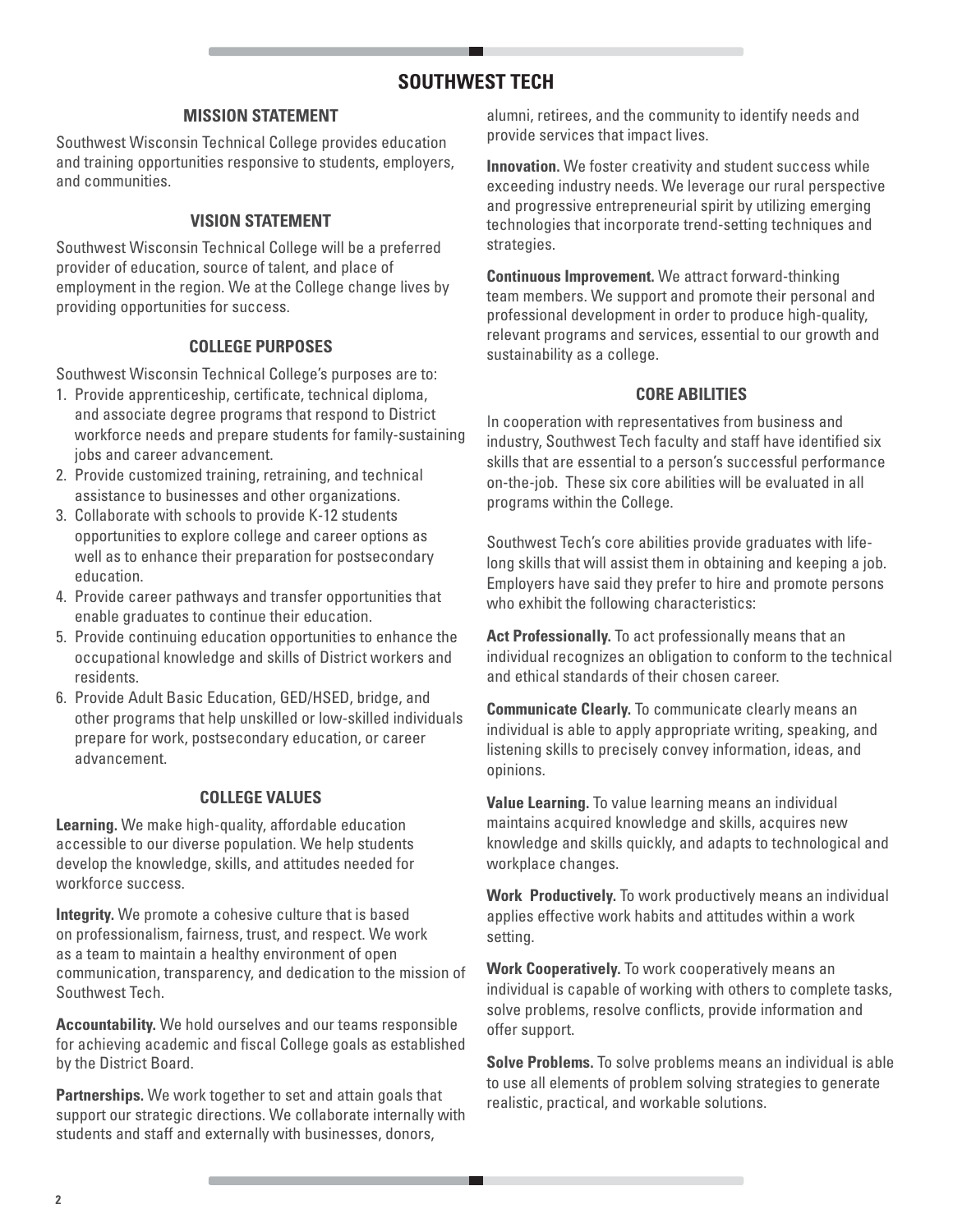# **CAREER PREP/SCHOOL TO WORK INITIATIVE**

#### **VISION STATEMENT**

In order to effectively guide and facilitate the Career Prep/ School to Work initiative in providing relevant educational opportunities enabling all students to meet their postsecondary goals, the Southwest Wisconsin School to Work Consortium recognizes the following as its roles and responsibilities:

- Determine the primary goals and objectives of the School to Work initiative in Southwest Wisconsin.
- Coordinate activities among various funding sources.
- Provide guidance to the School to Work Team in identifying activities that will enhance the integration of personal academic and professional skills enabling all students to experience a smooth, seamless transition from school to work.
- Serve as a liaison between educational institutions, parents, and business and industry partners to promote better understanding of the School to Work initiative and its importance in the preparation of all students for today's competitive global economy.
- Direct and evaluate activities carried out by the work team to determine the success and impact of such activities toward the accomplishment of goals established by the council.

#### **GOALS**

In support of its vision statement, the Southwest Wisconsin School to Work Consortium has established the following goals:

- Increase awareness of Career Prep/School to Work on the part of parents, community members, business and industry, teachers, counselors, administrators, and the university system students and staff.
- Empower students and parents to actively participate in career planning. Current information and planning opportunities will be provided which will enhance their opportunities to explore and appropriately plan postsecondary options.
- Train teachers not only in the use of applied and integrated curriculum according to the identified Wisconsin Learner Outcomes, but also in new methods to assess student learning based on the incorporation of applied and integrated curricula.
- Establish strategies that lead to a coordinated, seamless school to life transition in Southwest Wisconsin.
- Increase the involvement of local businesses, large and small, in the education of the youth of Southwest Wisconsin.

To accomplish these goals, a wide variety of programs, initiatives, and activities take place each year, including:

- Issue specific workshops
- Multi-session staff development courses
- Articulation workshops
- Articulation agreements
- Externship opportunities for secondary and postsecondary instructors
- Faculty shadowing experiences
- Education Summit
- Counselor's Conference
- Career clusters/pathways programs of study
- Technology camps for students
- Career exploration and career pathway development activities for students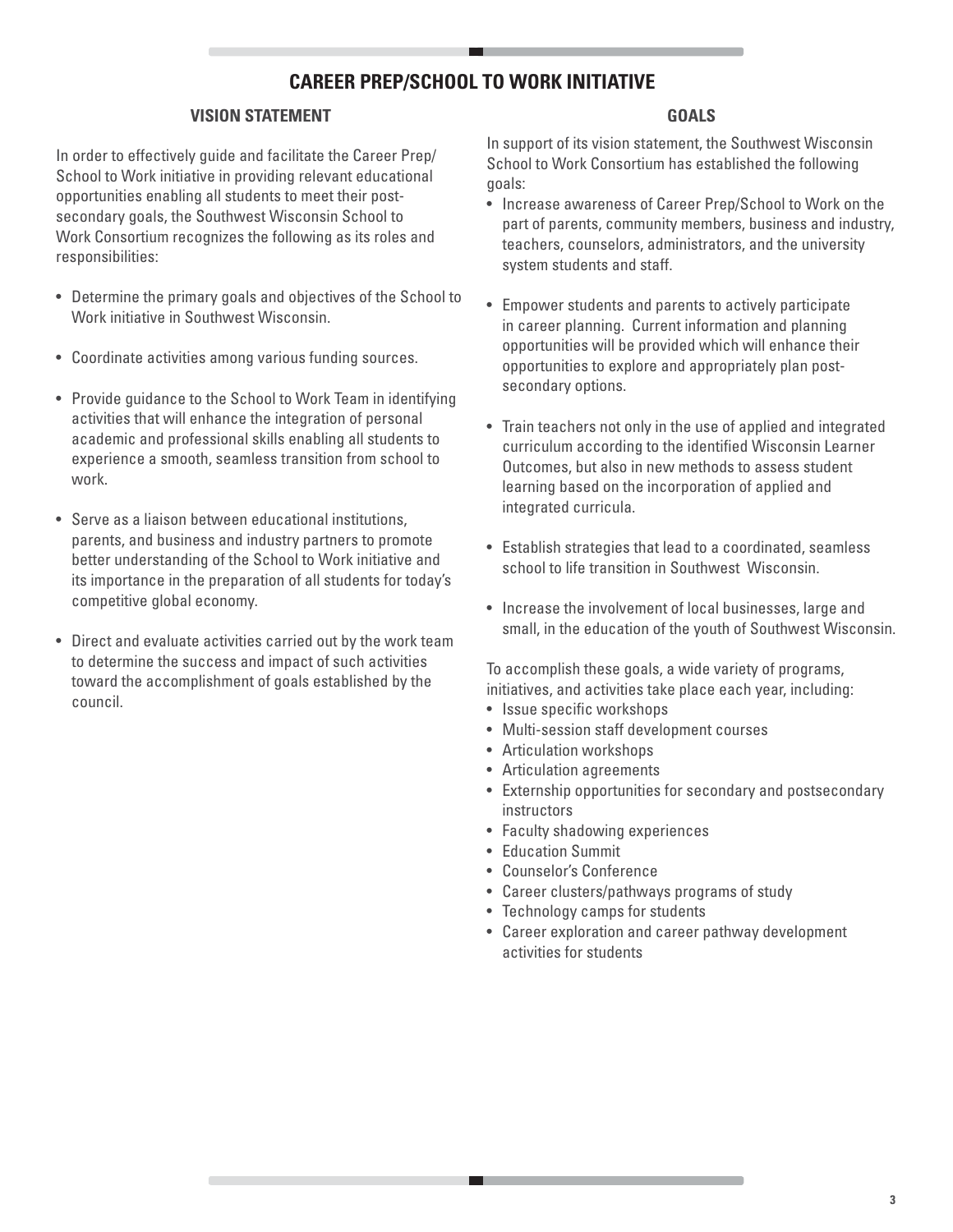# **ARTICULATION EFFORTS WITH AREA HIGH SCHOOLS**

Articulation refers to high school instructors and technical college instructors working together to build a seamless transition for students. Articulation can be take place through the following methods:

# **Advanced Standing**

# **Also referred to by some as "articulated credit".**

- High school courses(s) that are equivalent to a technical college course
- Technical college course competencies are taught in full in one or more high school courses
- Taught by a high school teacher
- Always involves a written formal agreement
- No cost to the student
- Student is eligible to receive advanced standing credit at a technical college upon completion of course according to articulation agreement and enrollment in the technical college
- Student may receive a "certificate of eligibility" for advanced standing credit upon enrollment at a technical college

# **Technical College Credit Course**

# **Also referred to as "transcripted credit" or "dual credit".**

- Technical college course offered to high school students using technical college books and materials; also offered as a high school course that is the same as a technical college course
- Technical college course competencies are taught in full in one high school course (1:1 relationship)
- Taught by a WTCS certifiable instructor (under WEAC certification agreement)
- Always involves a written formal agreement
- No cost to the student
- Student receives regular technical college credit upon completion of the course
- Student receives an official transcript from the technical college upon completion of the course
- Technical college keeps students' records

Through articulation of courses, a student follows a course of study that allows him/her to take 2 years in high school, 2 years at a technical college, and 2 years at a university without repeating any coursework or losing any credits. When the student has completed the 2+2+2 coursework, he/she will have a baccalaureate degree in his/her area of interest.

A student may use his/her advanced standing certificate at any of the 16 technical colleges as long as that technical college offers a comparable course. For example, if a student received advanced standing for a hotel/hospitality management course at Lakeshore Technical College and he/ she enrolled at Southwest Tech in the culinary management program, the hotel/hospitality management advanced standing certificate would not apply to the program, because Southwest Tech does not offer any courses in hotel/hospitality management. Southwest Tech, however, may choose to use the advanced standing the student received as elective credits.

A student has 27 months from his/her graduation date to use the advanced standing certificate. This allows the student two years and a summer to use his/her certificate.

Advanced standing and transcripted credit agreements need to be renewed each year or if there is an instructor change. At the end of the 2015-16 school year, Southwest Wisconsin Technical College had the following articulation agreements:

# **ADVANCED STANDING AGREEMENTS**

# **AGRICULTURE**

#### **Agribusiness Management**

- Darlington
- Fennimore
- Weston

# **Agribusiness Sales**

• Iowa-Grant

#### **Animal Science**

- Black Hawk
- Boscobel
- Darlington • Fennimore

• Weston

• Mineral Point

• Potosi • River Ridge

#### **Introduction to Soils**

• Weston

• Cuba City

#### **Plant Science**

- Fennimore • River Valley
- Potosi

# **Related Welding**

- River Ridge
- Weston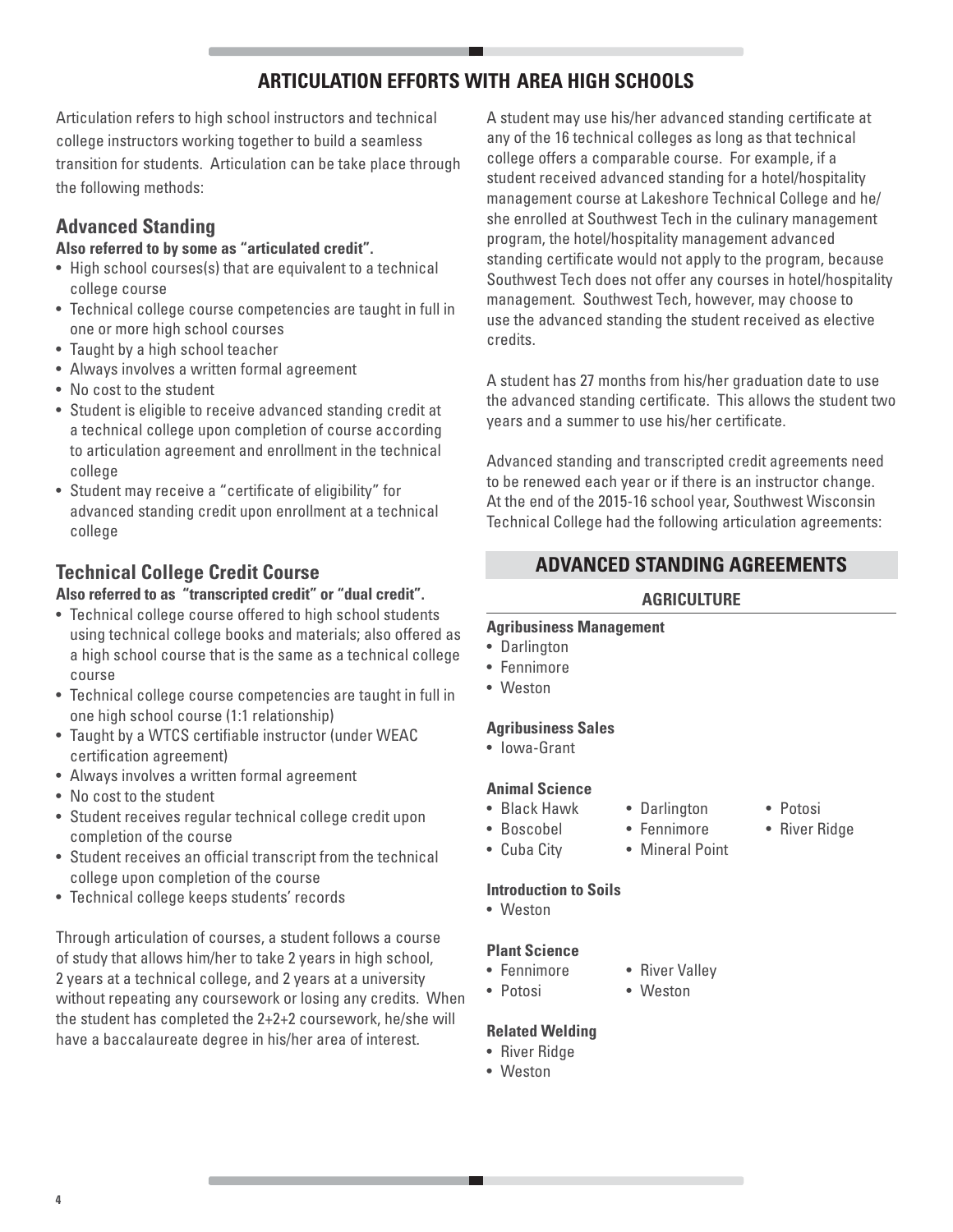# **BUSINESS**

#### **Accounting I**

- Benton
- Darlington

# **Intro to Digital Photography**

• Fennimore

# **Personal Finance**

• River Valley

# **GENERAL STUDIES**

#### **Applied Math**

- Belmont • Boscobel
- Platteville
- Shullsburg

# **Elementary Algebra with Applications**

• Bareneveld

# **General Physics**

- Cuba City
- Darlington
- Iowa-Grant
- Lancaster

- Mineral Point • Platteville
- 
- 

# **Introduction to Sociology**

• Richland Center

# **Oral/Interpersonal Communication**

- Barneveld • Belmont
- Lancaster

• Boscobel

# **Speech**

• Darlington

# **Workplace Communication**

- Barneveld
- Belmont
- Lancaster

• Iowa-Grant

- Platteville
- River Valley

# **INDUSTRIAL OCCUPATIONS**

# **Basic CNC Programming & Operation**

• Darlington^

# **Blueprint Reading 1**

• Black Hawk

# **Carpentry 1 31-475-301**

• Barneveld^

# **GMAW–Carbon Steel**

- Black Hawk
- Fennimore

# **MSSC–Quality**

• Barneveld

# **MSSC–Safety**

• Barneveld

# **Oxyfuel Brazing & Welding-Carbon Steel**

• Riverdale

# **Oxyfuel Gas Cutting & Gouging**

• Black Hawk

# **Plasma Cutting & Gouging**

• Black Hawk

# **Print Reading**

- Argyle<sup>^</sup>
- Cuba City^
- Darlington^
- Iowa-Grant^ • Potosi^

• Lancaster<sup>^</sup> • Mineral Point^ • Platteville<sup>^</sup>

# **SMAW–Carbon Steel**

- Black Hawk
- Fennimore
- Riverdale

# **Welding for Maintenance**

- Darlington
- Iowa-Grant
- Pecatonica
	- **TRANSCRIPTED CREDIT AGREEMENTS**

# **AGRICULTURE**

# **Animal Science**

- Iowa-Grant • Pecatonica
- Poynette • River Valley
- Weston

• Sun Prairie

# **Consumer Equipment Maintenance and Repair**

• Iowa-Grant

# **Introduction to Soils**

- Iowa-Grant
- River Valley

# **Plant Science**

- Iowa-Grant • Lake Mills
- Pardeeville
- Riverdale
- *\*In Progress ^Partial Credit Given*
- 
- Prairie du Chien^
- Richland Center^

- River Valley
- Richland Center
- 
- Prairie du Chien
- Potosi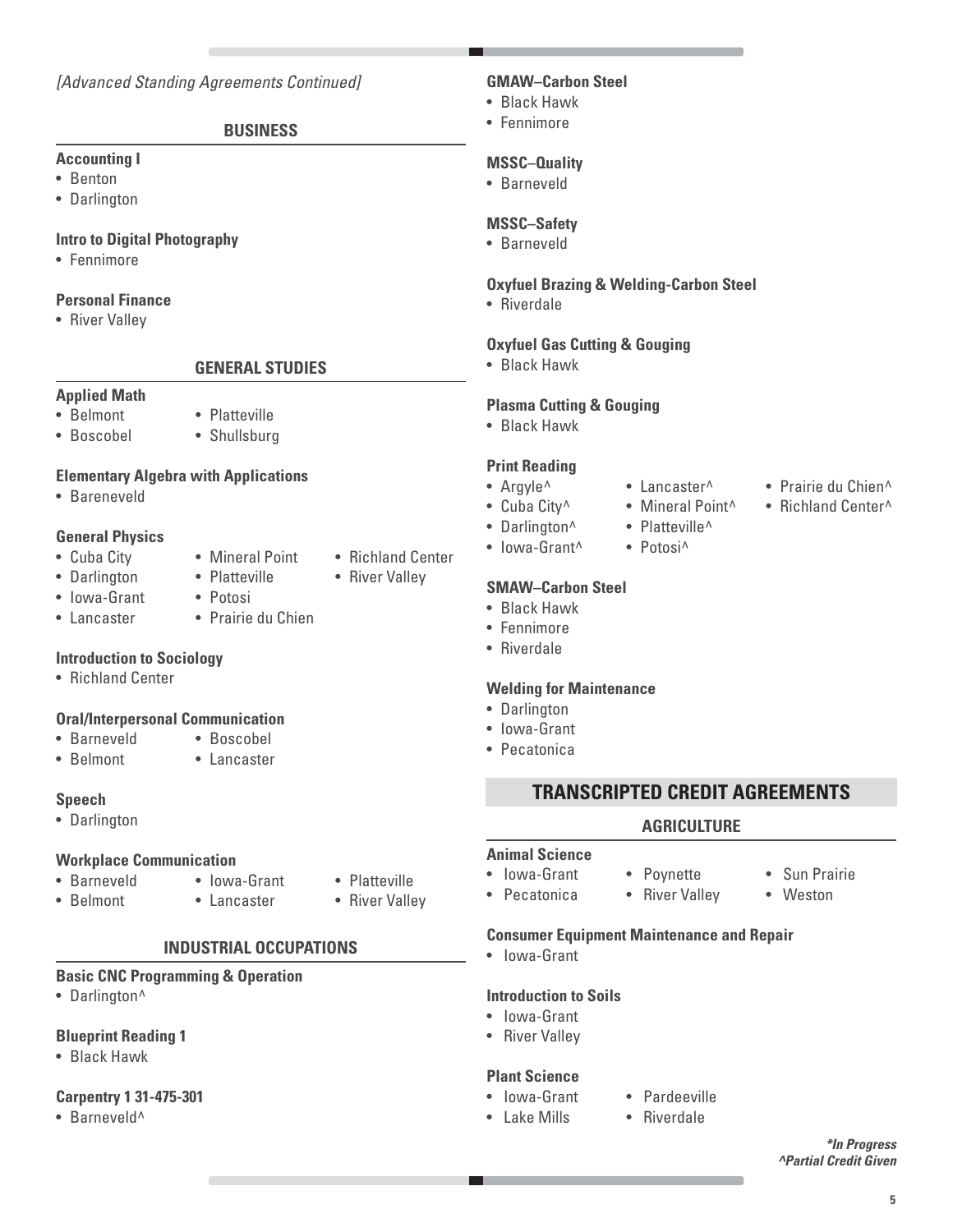|                                                                                                                            | [Transcripted Credit Agreements Continued]                                                                              |                                                        | <b>Introduction to Psychology</b>                                                                                                                                                                                                                                          |  |
|----------------------------------------------------------------------------------------------------------------------------|-------------------------------------------------------------------------------------------------------------------------|--------------------------------------------------------|----------------------------------------------------------------------------------------------------------------------------------------------------------------------------------------------------------------------------------------------------------------------------|--|
|                                                                                                                            | <b>BUSINESS</b>                                                                                                         |                                                        | • Dodgeville<br>• Lancaster                                                                                                                                                                                                                                                |  |
| <b>Accounting I</b><br>Boscobel<br>Cassville<br>Dodgeville<br>$\bullet$<br>Fennimore<br>Ithaca<br>$\bullet$<br>• Kickapoo  | • North Crawford<br>Platteville<br>$\bullet$<br>• Prairie du Chien<br>• Richland Center<br>• River Ridge<br>• Riverdale | • Shullsburg<br>Southwestern<br>• Wauzeka-<br>Steuben  | <b>Richland Center</b><br>$\bullet$<br>• Weston<br><b>Oral/Interpersonal Communication</b><br>• Black Hawk<br>• Fennimore<br>• River Ridge<br>• Cuba City<br>• Weston<br>Pecatonica<br>$\bullet$                                                                           |  |
| <b>Accounting 1-Part 1</b><br><b>Barneveld</b><br>• Iowa-Grant<br><b>Accounting 1-Part 2</b><br>• Barneveld<br>• Lancaster | • Lancaster<br>• Pecatonica<br>• Pecatonica<br>• Potosi                                                                 | • Potosi<br>• Weston<br>• Weston                       | <b>Speech</b><br>• Boscobel<br>Lancaster<br>• River Valley<br>• Cassville<br><b>Richland Center</b><br>• Weston<br>$\bullet$<br><b>Written Communication</b><br>• Black Hawk<br>• Ithaca<br>• Richland Center<br>• River Ridge<br>• Boscobel<br>• Lancaster<br>• Cassville |  |
| <b>Computer Applications</b>                                                                                               |                                                                                                                         |                                                        | <b>INDUSTRIAL OCCUPATIONS</b>                                                                                                                                                                                                                                              |  |
| · Boscobel<br>Cassville<br>Dodgeville<br>• Fennimore                                                                       | $\bullet$ Ithaca<br>• Kickapoo<br>• Lancaster<br>• Prairie du Chien                                                     | <b>River Ridge</b><br>$\bullet$<br>Wauzeka-<br>Steuben | <b>Automotive Maintenance</b><br>• Fennimore                                                                                                                                                                                                                               |  |
| <b>Introduction to Business</b><br>• Ithaca                                                                                |                                                                                                                         |                                                        | <b>SERVICE INDUSTRY</b><br><b>Foundations of Early Childhood Education</b><br>• Cuba City                                                                                                                                                                                  |  |
| <b>Java Programming</b><br>• Fennimore<br><b>Marketing Principles</b>                                                      |                                                                                                                         |                                                        | <b>Golf Course Design &amp; Renovation</b><br>• Holmen<br>• Pardeeville                                                                                                                                                                                                    |  |
| • Dodgeville<br>• Prairie du Chien                                                                                         |                                                                                                                         |                                                        | 2+2+2 AGREEMENTS                                                                                                                                                                                                                                                           |  |
| <b>River Ridge</b>                                                                                                         |                                                                                                                         |                                                        | <b>BUSINESS</b>                                                                                                                                                                                                                                                            |  |
| • Fennimore                                                                                                                | <b>Web Programming With XHTML &amp; JavaScript</b>                                                                      |                                                        | <b>Finance Youth Apprenticeship</b><br>+ Southwest Tech's Business Administration/<br><b>Finance Program</b>                                                                                                                                                               |  |
|                                                                                                                            | <b>GENERAL STUDIES</b>                                                                                                  |                                                        | + Viterbo's Business Administration: Leadership Program                                                                                                                                                                                                                    |  |
| <b>Applied Math</b><br>Dodgeville<br>Fennimore<br>Highland                                                                 | Iowa-Grant<br>Kickapoo<br>Riverdale                                                                                     | Southwestern<br>Wauzeka-<br>Steuben                    | During the 2015-2016 school year, a total of 44 new agreement<br>were signed with school districts. Of these agreements, 18<br>were advanced standing agreements and 26 were transcripte<br>credit agreements. Many of these new agreements were                           |  |

# **College Mathematics**

- Pecatonica
- Southwestern

#### **Economics**

**6**

• Lancaster

During the 2015-2016 school year, a total of 44 new agreements were advanced standing agreements and 26 were transcripted due to a change in instructor at the high school. At the end of the 2015-2016 school year, there were a total of 76 advanced standing agreements and 93 transcripted credit agreements established with school districts.

**For further information on Career Prep/School to Work initiatives or articulation, contact Mary Johannesen, Career Prep and Youth Options Specialist, at 800-362-3322, Ext. 2367, or 608-822-2367, or email mjohannesen@swtc.edu.**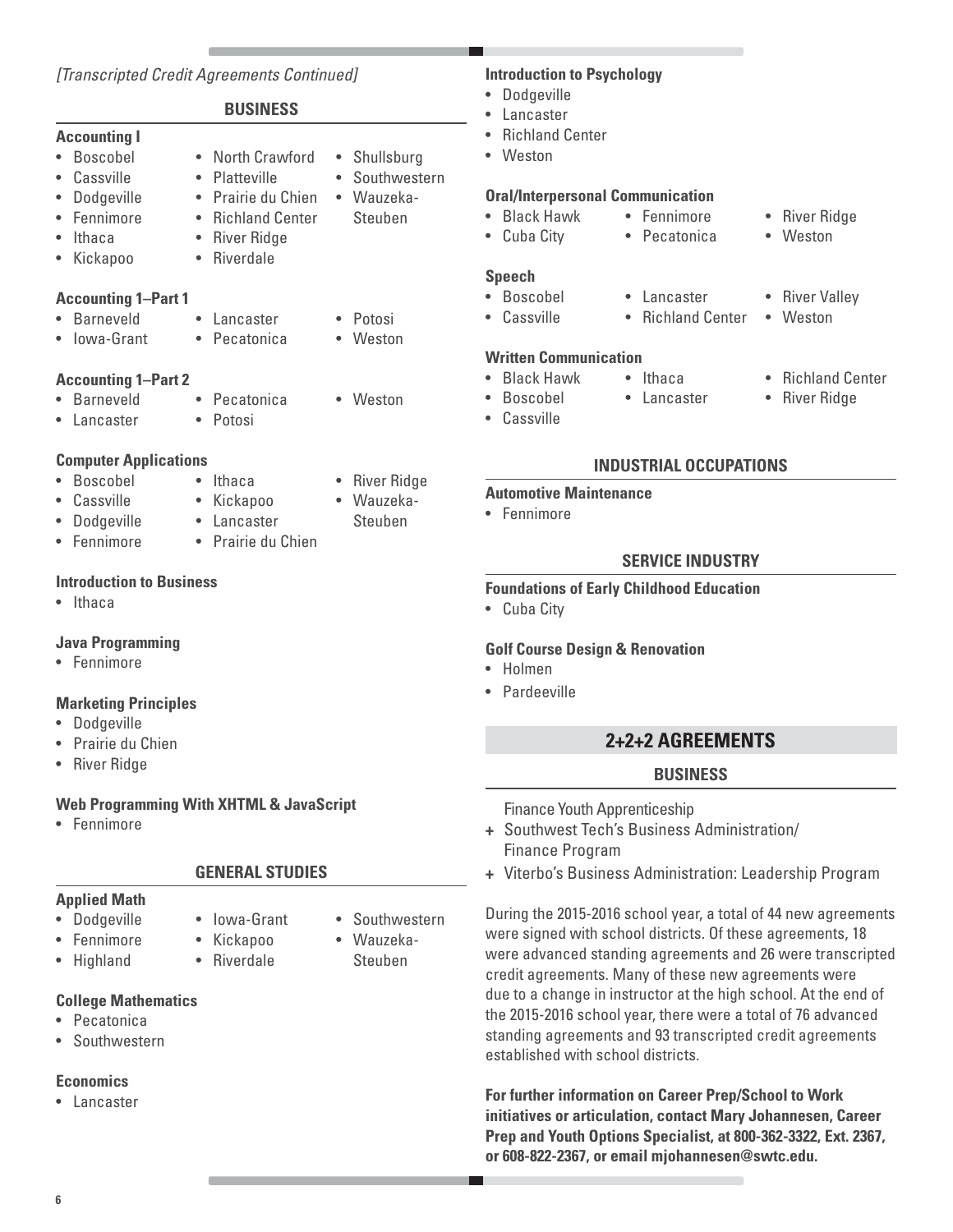# **TRANSCRIPTED CREDIT COURSE COMPLETION**

High school students earned credit valued at \$501,342.70 in 2015-2016 through transcripted credit. There is no cost to the student or high school for students participating in transcripted credit courses.

|                        |                        |                                                  |                                                                     |                                         | 2015-2016 TRANSCRIPTED CREDIT COURSE COMPLETION TOTALS |                            |
|------------------------|------------------------|--------------------------------------------------|---------------------------------------------------------------------|-----------------------------------------|--------------------------------------------------------|----------------------------|
| <b>School District</b> | # of<br><b>Courses</b> | Total # of<br><b>Students</b><br><b>Enrolled</b> | Total # of<br><b>Students</b><br><b>Completing</b><br><b>Course</b> | <b>Completion</b><br>Rate<br>Percentage | Total # of<br><b>Earned Credits</b>                    | <b>Total Tuition Value</b> |
| <b>Barneveld</b>       | 2                      | $\overline{7}$                                   | $\overline{7}$                                                      | 100.0%                                  | 14                                                     | \$1,961.40                 |
| <b>Black Hawk</b>      | $\overline{2}$         | 38                                               | 38                                                                  | 100.0%                                  | 114                                                    | \$15,743.40                |
| <b>Boscobel</b>        | 4                      | 80                                               | 72                                                                  | 90.0%                                   | 160                                                    | \$22,218.00                |
| Cassville              | 4                      | 64                                               | 61                                                                  | 95.3%                                   | 151                                                    | \$20,934.10                |
| Cuba City              | 1                      | 11                                               | 11                                                                  | 100.0%                                  | 33                                                     | \$4,557.30                 |
| Dodgeville             | 5                      | 163                                              | 151                                                                 | 92.6%                                   | 394                                                    | \$54,756.40                |
| Fennimore              | $\overline{7}$         | 113                                              | 105                                                                 | 92.9%                                   | 298                                                    | \$42,046.30                |
| Highland               | 1                      | $\overline{7}$                                   | 5                                                                   | 71.4%                                   | 10                                                     | \$1,388.50                 |
| Iowa-Grant             | 3                      | 51                                               | 44                                                                  | 86.3%                                   | 99                                                     | \$14,407.40                |
| Ithaca                 | 4                      | 71                                               | 52                                                                  | 73.2%                                   | 129                                                    | \$17,921.90                |
| Kickapoo               | $\overline{2}$         | 26                                               | 22                                                                  | 84.6%                                   | 72                                                     | \$10,067.20                |
| Lancaster              | 7                      | 260                                              | 244                                                                 | 93.9%                                   | 601                                                    | \$83,235.10                |
| North Crawford         | 1                      | 9                                                | 8                                                                   | 88.9%                                   | 32                                                     | \$4,483.20                 |
| Pardeeville            | 1                      | 16                                               | 15                                                                  | 93.8%                                   | 45                                                     | \$6,462.00                 |
| Pecatonica             | 4                      | 45                                               | 42                                                                  | 93.3%                                   | 110                                                    | \$15,255.00                |
| Potosi                 | 1                      | $\overline{7}$                                   | 5                                                                   | 71.4%                                   | 10                                                     | \$1,401.00                 |
| Poynette               | 1                      | $\overline{7}$                                   | $\overline{7}$                                                      | 100.0%                                  | 21                                                     | \$3,015.60                 |
| Prairie du Chien       | 3                      | 52                                               | 44                                                                  | 84.6%                                   | 132                                                    | \$18,405.20                |
| <b>Richland Center</b> | 4                      | 158                                              | 144                                                                 | 91.1%                                   | 448                                                    | \$61,996.80                |
| <b>River Ridge</b>     | 5                      | 79                                               | 65                                                                  | 82.3%                                   | 155                                                    | \$21,541.50                |
| <b>River Valley</b>    | $\overline{2}$         | 52                                               | 51                                                                  | 98.1%                                   | 153                                                    | \$21,310.80                |
| Riverdale              | 3                      | 29                                               | 25                                                                  | 86.2%                                   | 71                                                     | \$10,063.60                |
| Shullsburg             | 1                      | 5                                                | 5                                                                   | 100.0%                                  | 20                                                     | \$2,802.00                 |
| Southwestern           | 3                      | 18                                               | 17                                                                  | 94.4%                                   | 51                                                     | \$7,081.10                 |
| Sun Prairie            | 1                      | 18                                               | 16                                                                  | 88.9%                                   | 48                                                     | \$6,892.80                 |
| Wauzeka-Steuben        | 3                      | 28                                               | 27                                                                  | 96.4%                                   | 86                                                     | \$12,021.10                |
| Weston                 | 5                      | 56                                               | 50                                                                  | 89.3%                                   | 140                                                    | \$19,374.00                |
| <b>Total</b>           | 80                     | 1,470                                            | 1,333                                                               | 90.7%                                   | 3,597                                                  | \$501,342.70               |

**For additional information on transcripted credit, contact Mary Johannesen, Career Prep and Youth Options Specialist, at 800-362-3322, Ext. 2367 or 608-822-2367, or email mjohannesen@swtc.edu.**

**The Company**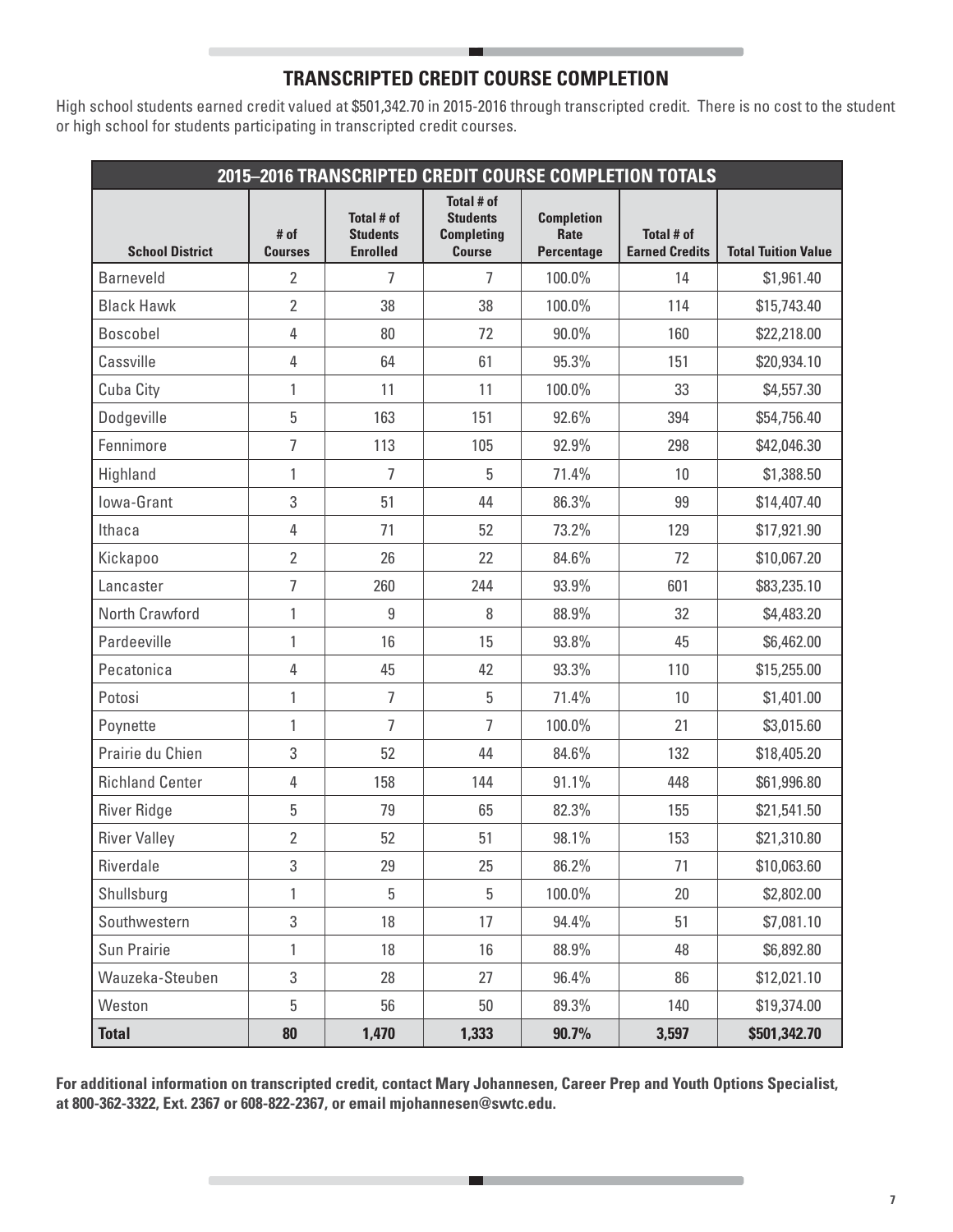| i<br>ſ<br>l<br>ļ |  |
|------------------|--|
|                  |  |

|                                                                                                                                                      |                          |             |                          |     |    |                          | וויישט בוטטווטט ווניוו |                          |                   |             |            |                          |                 | י מן סטעווועפא ווואנטוואוווינט נייווקט פואוווינט |                          |                          |                       |                     |             |                                          |
|------------------------------------------------------------------------------------------------------------------------------------------------------|--------------------------|-------------|--------------------------|-----|----|--------------------------|------------------------|--------------------------|-------------------|-------------|------------|--------------------------|-----------------|--------------------------------------------------|--------------------------|--------------------------|-----------------------|---------------------|-------------|------------------------------------------|
|                                                                                                                                                      |                          |             |                          |     |    |                          |                        |                          | TECHNICAL COLLEGE |             |            |                          |                 |                                                  |                          |                          |                       |                     |             | TECHNICAL COLLEGES<br>KEY TO             |
| <b>High School</b>                                                                                                                                   | <b>BTC</b>               | <b>CVTC</b> | <b>FVTC</b>              | GTC | ĽC |                          | MDSN MILW MPTC         |                          | <b>NSTC</b>       | <b>NATC</b> | <b>NTC</b> |                          | NWTC SWTC WCTC  | <b>WITC</b>                                      | <b>NTC</b>               | Enrolled<br><b>Total</b> | Grads<br><b>Total</b> | Enrolled<br>Percent | <b>BTC</b>  | Blackhawk Technical                      |
| Argyle                                                                                                                                               | $\overline{\phantom{0}}$ |             |                          |     |    |                          |                        |                          |                   |             |            |                          | 4               |                                                  |                          | $\circ$                  | 22                    | 27.27               |             | College                                  |
| Barneveld                                                                                                                                            |                          |             |                          |     |    | $\overline{ }$           |                        |                          |                   |             |            |                          | $\sim$          |                                                  |                          | တ                        | 26                    | 34.62               | CVTC        | Chippewa Valley                          |
| <b>Belmont</b>                                                                                                                                       |                          |             |                          |     |    |                          |                        |                          |                   |             |            |                          | S               |                                                  |                          | 3                        | $\overline{9}$        | 15.79               |             | Technical College                        |
| Benton                                                                                                                                               |                          |             |                          |     |    |                          |                        |                          |                   |             |            |                          | $\overline{ }$  |                                                  |                          | $\overline{ }$           | $\approx$             | 38.89               | <b>FVTC</b> | Fox Valley Technical                     |
| <b>Black Hawk</b>                                                                                                                                    |                          |             |                          |     |    |                          |                        |                          |                   |             |            |                          | 5               |                                                  |                          | 5                        | 20                    | 25.00               |             | College                                  |
| Boscobel                                                                                                                                             |                          |             |                          |     |    |                          |                        |                          |                   |             |            |                          | $\approx$       |                                                  |                          | $\approx$                | 50                    | 24.00               | <b>GTC</b>  | Gateway Technical                        |
| Cassville                                                                                                                                            |                          |             |                          |     |    |                          |                        |                          |                   |             |            |                          | $\infty$        |                                                  |                          | $\infty$                 | 23                    | 34.78               |             | College                                  |
| Cuba City                                                                                                                                            |                          |             |                          |     |    |                          |                        |                          |                   |             |            |                          | 51              |                                                  | $\sim$                   | $\overline{1}$           | 8                     | 28.33               | LLC         | Lakeshore Technical                      |
| Darlington                                                                                                                                           |                          |             |                          |     |    |                          |                        |                          |                   |             |            |                          | $\frac{3}{2}$   |                                                  |                          | $\overline{1}$           | 51                    | 27.45               |             | College                                  |
| Dodgeville                                                                                                                                           |                          |             |                          |     |    | 5                        |                        |                          |                   |             |            |                          | $\approx$       |                                                  |                          | 23                       | 80                    | 28.75               | <b>MDSN</b> | Madison Area                             |
| Fennimore                                                                                                                                            |                          |             |                          |     |    | $\overline{\phantom{0}}$ |                        |                          |                   |             |            |                          | 20              |                                                  |                          | $\overline{21}$          | $\overline{4}$        | 47.73               |             | Technical College                        |
| Highland                                                                                                                                             |                          |             |                          |     |    |                          |                        |                          |                   |             |            |                          | ڡ               |                                                  |                          | 6                        | $\tilde{c}$           | 46.15               | <b>MSTC</b> | Mid-State Technical                      |
| lowa-Grant                                                                                                                                           |                          |             |                          |     |    | $\sim$                   |                        |                          |                   |             |            |                          | $\frac{6}{2}$   |                                                  |                          | $\frac{8}{10}$           | 9g                    | 32.14               |             | College                                  |
| Ithaca                                                                                                                                               |                          |             | $\overline{\phantom{0}}$ |     |    |                          |                        |                          |                   |             |            |                          | 4               |                                                  |                          | 5                        | 22                    | 22.73               | MILW        | Technical College<br>Milwaukee Area      |
| Kickapoo                                                                                                                                             |                          |             |                          |     |    | $\overline{\phantom{0}}$ |                        |                          |                   |             |            |                          | $\sim$          |                                                  | 6                        | $\supseteq$              | $30\,$                | 33.33               |             |                                          |
| Lancaster                                                                                                                                            |                          |             |                          |     |    | $\sim$                   |                        |                          |                   |             |            |                          | $\approx$       |                                                  | $\overline{\phantom{0}}$ | $\overline{21}$          | 54                    | 38.89               | NPTC        | Technical College<br>Moraine Park        |
| Mineral Point                                                                                                                                        |                          |             |                          |     |    | 5                        |                        |                          |                   |             |            |                          | $\frac{3}{2}$   |                                                  |                          | $\overline{19}$          | £3                    | 35.85               |             |                                          |
| North Crawford                                                                                                                                       |                          |             |                          |     |    |                          |                        |                          |                   |             |            |                          | 4               |                                                  |                          | G                        | 22                    | 22.73               | NATC        | Technical College<br>Nicolet Area        |
| Pecatonica                                                                                                                                           |                          |             |                          |     |    | S                        |                        |                          |                   |             |            |                          | 9               |                                                  |                          | $\widetilde{\mathbb{C}}$ | 24                    | 54.17               |             |                                          |
| Platteville                                                                                                                                          |                          |             |                          |     |    | $\overline{\phantom{0}}$ |                        |                          |                   |             |            |                          | $\overline{1}$  |                                                  | $\sim$                   | 20                       | 101                   | 19.80               | NTC         | <b>Technical College</b><br>Northcentral |
| Potosi                                                                                                                                               |                          |             |                          |     |    |                          |                        |                          |                   |             |            |                          | 6               |                                                  |                          | 9                        | 28                    | 21.43               |             |                                          |
| Prairie du Chien                                                                                                                                     |                          |             |                          |     |    | $\overline{\phantom{0}}$ |                        |                          |                   |             |            | $\overline{\phantom{0}}$ | 15              |                                                  | $\overline{ }$           | 24                       | 18                    | 27.59               | NWTC        | Northeast Wisconsin<br>Technical College |
| <b>Richland Center</b>                                                                                                                               |                          |             |                          |     |    | $\overline{\phantom{0}}$ |                        |                          |                   |             |            |                          | $\overline{12}$ |                                                  |                          | $\overline{1}$           | 88                    | 16.28               | SWTC        | Southwest Wisconsin                      |
| River Ridge                                                                                                                                          |                          |             |                          |     |    |                          |                        |                          |                   |             |            |                          | $\frac{6}{1}$   |                                                  |                          | $\frac{6}{1}$            | 88                    | 42.11               |             | Technical College                        |
| Riverdale                                                                                                                                            |                          |             |                          |     |    | $\sim$                   |                        |                          |                   |             |            |                          | $\frac{5}{1}$   |                                                  |                          | $\frac{8}{10}$           | 61                    | 29.51               | <b>WCTC</b> | Waukesha County                          |
| Seneca                                                                                                                                               |                          |             |                          |     |    |                          |                        |                          |                   |             |            |                          |                 |                                                  | S                        | 6                        | $\Box$                | 35.29               |             | Technical College                        |
| Shullsburg                                                                                                                                           |                          |             |                          |     |    |                          |                        |                          |                   |             |            |                          | 5               |                                                  |                          | $\circ$                  | 26                    | 23.08               | WITC        | Wisconsin                                |
| Southwestern                                                                                                                                         |                          |             |                          |     |    |                          |                        |                          |                   |             |            |                          | $\overline{ }$  |                                                  | $\overline{\phantom{0}}$ | $\infty$                 | 57                    | 21.62               |             | Indianhead Technical                     |
| Wauzeka-Steuben                                                                                                                                      |                          |             |                          |     |    |                          |                        | $\overline{\phantom{0}}$ |                   |             |            |                          | ၅               |                                                  |                          | $\overline{\phantom{0}}$ | 30                    | 36.67               |             | College                                  |
| Weston                                                                                                                                               |                          |             |                          |     |    |                          |                        |                          |                   |             |            |                          | S               |                                                  |                          | 5                        | 22                    | 22.73               | <b>WTC</b>  | Western Technical                        |
| Of the 16 Wisconsin technical colleges, Southwest Tech had the largest number of 2014–15 high school graduates enrolling directly after high school. |                          |             |                          |     |    |                          |                        |                          |                   |             |            |                          |                 |                                                  | <b>Total</b>             | 356                      | 1,220                 | 29.18               |             | College                                  |

\*Most recent data available. *\*Most recent data available.*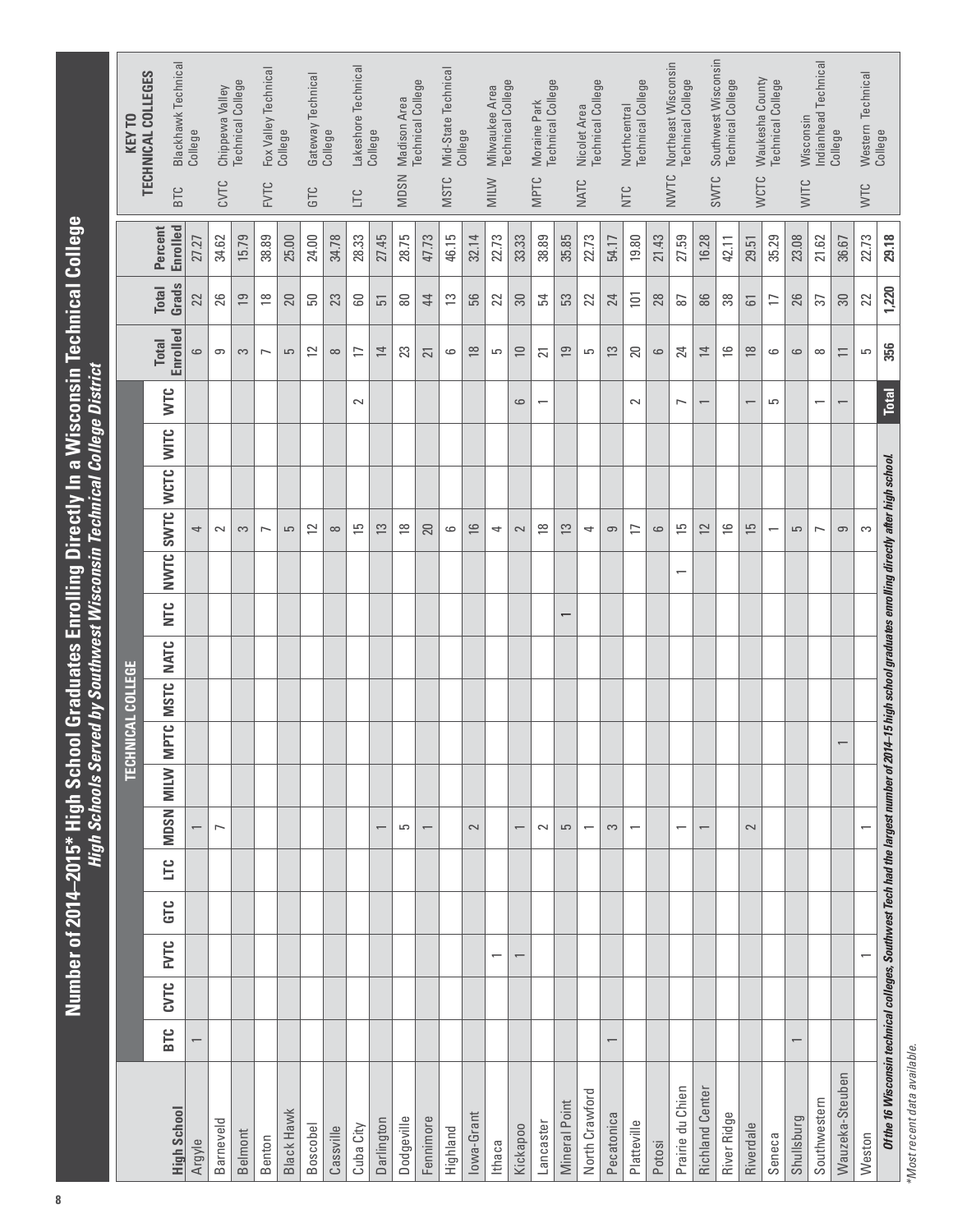# **YOUTH OPTIONS**

The Youth Options program is an opportunity for students in grades 11 and 12 currently enrolled in a Wisconsin public high school to attend a Wisconsin postsecondary institution for the purpose of taking one or more courses to earn credit toward a high school diploma and a college degree at the same time. The following is a brief summary of those who participated in the Youth Options program during 2015-2016.

| YOUTH OPTIONS PARTICIPATION 2015-16 BY HIGH SCHOOL |                           |                     |  |  |
|----------------------------------------------------|---------------------------|---------------------|--|--|
|                                                    | <b>Number of Students</b> |                     |  |  |
| <b>School District</b>                             | <b>1st Semester</b>       | <b>2nd Semester</b> |  |  |
| <b>Barneveld</b>                                   |                           |                     |  |  |
| Belmont                                            |                           |                     |  |  |
| Boscobel                                           |                           |                     |  |  |
| Cassville                                          | 2                         | 3                   |  |  |
| Darlington                                         | N                         | 2                   |  |  |
| Dodgeville                                         |                           | 0                   |  |  |
| Fennimore                                          | 3                         | 3                   |  |  |
| Iowa-Grant                                         |                           |                     |  |  |
| Ithaca                                             |                           |                     |  |  |
| Platteville                                        |                           | N                   |  |  |
| Potosi                                             | N                         |                     |  |  |
| Prairie du Chien                                   | 10                        | 13                  |  |  |
| <b>River Ridge</b>                                 |                           |                     |  |  |
| Seneca                                             |                           |                     |  |  |
| Shullsburg                                         | N                         |                     |  |  |
| Southwestern                                       | n                         |                     |  |  |
| <b>Total</b>                                       | 22                        | 30                  |  |  |

#### **COURSE OVERVIEW** *Students were enrolled in a total of 82 courses totaling 219 post-secondary credits.*

|                                             | <b>No. of Courses Taken Within Division</b> |                     |
|---------------------------------------------|---------------------------------------------|---------------------|
| <b>Southwest Tech Division</b>              | <b>1st Semester</b>                         | <b>2nd Semester</b> |
| Ag and Industry                             |                                             | 14                  |
| <b>Business &amp; Management</b>            |                                             |                     |
| <b>General Education</b>                    |                                             |                     |
| <b>Health Education &amp; Public Safety</b> |                                             |                     |
| Academic Success Center                     |                                             |                     |
| Total                                       |                                             |                     |

|                                 | <b>FINAL GRADES</b> |                                   |
|---------------------------------|---------------------|-----------------------------------|
|                                 |                     | <b>No. of Grades for Students</b> |
| Grade                           | <b>1st Semester</b> | <b>2nd Semester</b>               |
| $A = Excellent$                 | 14                  | 28                                |
| $B =$ Above Average             |                     |                                   |
| $C = Average$                   | 5                   | 5                                 |
| $D =$ Below Average             |                     |                                   |
| $F = Failing$                   |                     |                                   |
| $S = S$ atisfactory Non-Degree  |                     |                                   |
| $U =$ Unsatisfactory Non-Degree |                     |                                   |
| I/W = Incomplete/Withdrew       |                     |                                   |
| Total                           | ا 3                 | 51                                |
| <b>RECAP:</b>                   |                     |                                   |

**• 96.8% of the grades earned were an A, B, C, or Satisfactory during first semester.**

**• 98.0% of the grades earned were an A, B, C, or Satisfactory during second semester.**

# **COURSE OPTIONS**

Course Options was created in Wisconsin statutes through a provision in the 2013-2015 Wisconsin State Budget, which repealed and recreated the Part-Time Open Enrollment statute. It allows any student enrolled in a Wisconsin public school district to attend up to two courses at a time in a variety of educational institutions. The following is a brief summary of those who participated in the Course Options program at Southwest Tech during 2015-2016.

|                        | <b>COURSE OPTIONS PARTICIPATION 2015-16 BY HIGH SCHOOL</b> |                           |
|------------------------|------------------------------------------------------------|---------------------------|
|                        |                                                            | <b>Number of Students</b> |
| <b>School District</b> | <b>1st Semester</b>                                        | <b>2nd Semester</b>       |
| <b>Barneveld</b>       |                                                            |                           |
| <b>Belmont</b>         |                                                            | 5                         |
| Boscobel               |                                                            |                           |
| Cuba City              |                                                            |                           |
| Dodgeville             |                                                            |                           |
| Shullsburg             |                                                            |                           |
| Southwestern           |                                                            |                           |
| Total                  |                                                            |                           |

**COURSE OVERVIEW** *Students were enrolled in a total of 28 courses totaling 68 post-secondary credits.* **Southwest Tech Division No. of Courses Taken Within Division 1st Semester 2nd Semester**

| Ag and Industry                             |  |
|---------------------------------------------|--|
| <b>Business &amp; Management</b>            |  |
| <b>General Education</b>                    |  |
| <b>Health Education &amp; Public Safety</b> |  |
| Academic Success Center                     |  |
| htel                                        |  |

|                                 | <b>FINAL GRADES</b>               |                     |
|---------------------------------|-----------------------------------|---------------------|
|                                 | <b>No. of Grades for Students</b> |                     |
| Grade                           | <b>1st Semester</b>               | <b>2nd Semester</b> |
| $A = Excellent$                 | 5                                 | 9                   |
| $B =$ Above Average             | 2                                 | 8                   |
| $C = Average$                   |                                   |                     |
| $D =$ Below Average             |                                   |                     |
| $F =$ Failing                   |                                   |                     |
| S = Satisfactory Non-Degree     | N                                 |                     |
| $U =$ Unsatisfactory Non-Degree | Ω                                 |                     |
| I/W = Incomplete/Withdrew       |                                   |                     |
| <b>Total</b>                    | 8                                 | 20                  |
| <b>RECAP:</b>                   |                                   |                     |

**• 100% of the grades earned were an A, B, C, or Satisfactory during first semester.**

**• 90% of the grades earned were an A, B, C, or Satisfactory during second semester.**

**For more information contact Mary Johannesen, Career Prep and Youth Options Specialist, at 800-362-3322, Ext. 2367 or 608-822-2367 or email mjohannesen@swtc.edu.**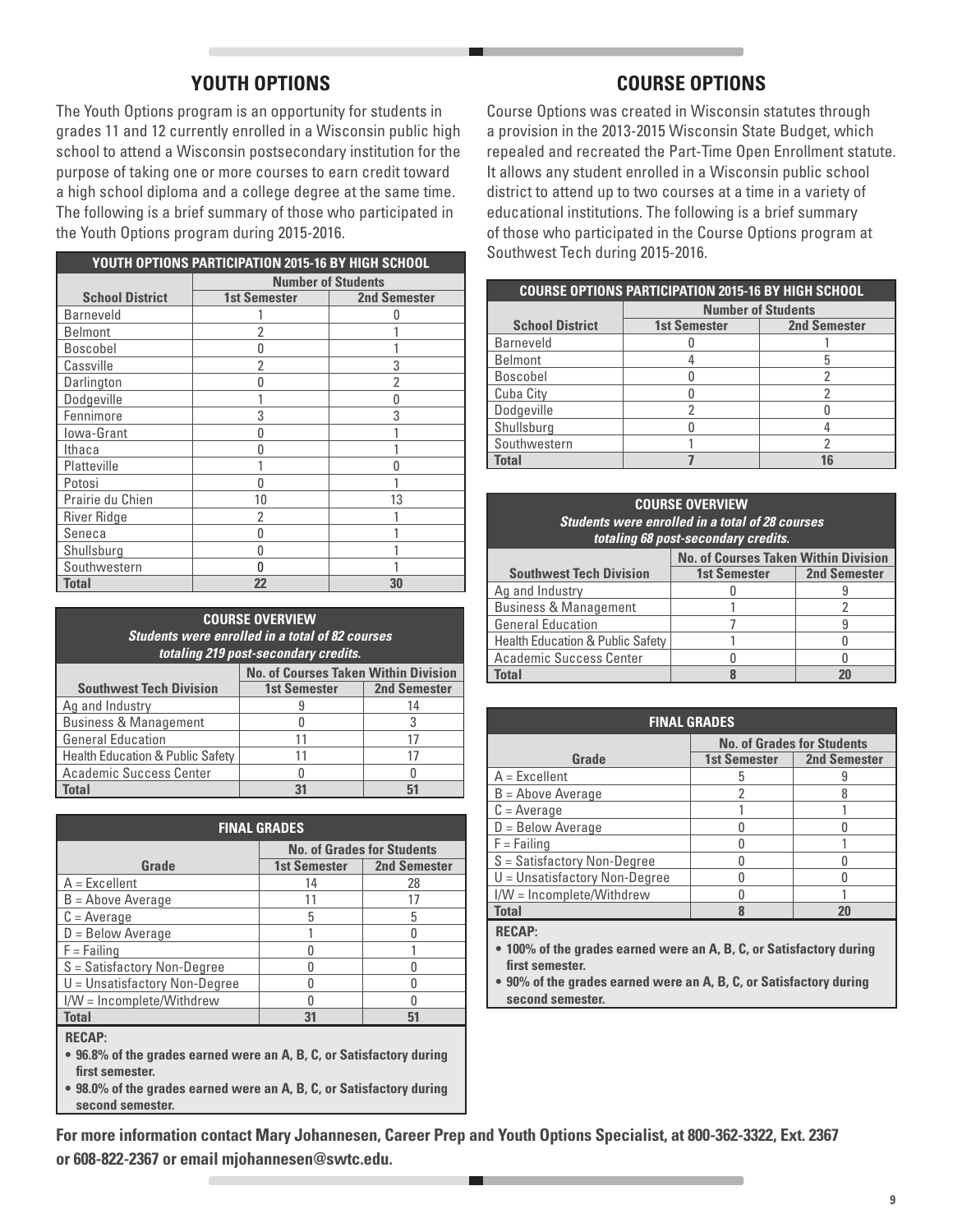# **DISTANCE LEARNING OPPORTUNITIES**

# **SRTNC DISTANCE LEARNING NETWORK**

SRTNC (pronounced certain-see) is a consortium of distance learning members that utilizes the latest in fiber optic technology to provide an educational tool for students and community members of Southwest Wisconsin. Using synchronous video and asynchronous blended delivery methods, its goal is to expand and enhance educational opportunities for all students and citizens within the member school districts.

A current list of SRTNC sites participating in programming include: Belmont, Black Hawk, Boscobel, Cassville, CESA #3, Cuba City, Darlington, Dodgeville, Fennimore, Iowa-Grant, North Crawford, Prairie du Chien, Richland Center, River Ridge, Seneca, Shullsburg, Southwestern, Southwest Tech, Wauzeka-Steuben.

| <b>SEMESTER</b> | <b>HIGH SCHOOL</b><br><b>ENROLLMENTS</b> | <b>ITV COURSE OFFERINGS</b>                     |
|-----------------|------------------------------------------|-------------------------------------------------|
| Fall 2015       |                                          | Nursing Assistant<br><b>Medical Terminology</b> |
| Spring 2016     | 15                                       | <b>Nursing Assistant</b>                        |

# **BOOST INSTRUCTIONAL TELEVISION NETWORK**

In 2015, the Building Opportunities and Occupations for Students Together, or BOOST, Consortium was formed under a 66.0301 Wisconsin intergovernmental agreement as a partnership of area school districts seeking increased educational opportunities for students. BOOST's project leverages existing distance learning experiences for a rural and largely underserved area. Those districts include Highland, Kickapoo, Mineral Point, Pecatonica, and Riverdale. Southwest Tech is a post-secondary partner collaborating with this group.

| <b>SEMESTER</b> | <b>HIGH SCHOOL</b><br><b>ENROLLMENTS</b> | <b>ITV COURSE OFFERINGS</b>                            |
|-----------------|------------------------------------------|--------------------------------------------------------|
| Summer 2015     |                                          | <b>Pre-Nursing Classes</b>                             |
| Fall 2015       |                                          | <b>Nursing Assistant</b><br><b>Medical Terminology</b> |
| Spring 2016     |                                          | <b>Nursing Assistant</b>                               |

**To receive further information on distance learning networks at Southwest Tech, contact MJ Dachelet at 800-362-3322, Ext. 2343 or 608-822-2343, or email mdachelet@swtc.edu.**

# **SOUTHWEST TECH ONLINE COURSES**

Looking to get a head start on college credits while still in high school? It is possible with Southwest Tech's online courses. In fact many high school students are already doing so. During the 2015-2016 academic year, 296 students enrolled in at least one online class while attending high school. The following is a listing of online courses in which high school students enrolled during the 2015-2016 school year:

- Accounting 1
- Advanced Anatomy & Physiology
- Applied Pharmacology
- Basic Anatomy
- Beginning Microsoft Excel
- Body Structure and Function
- Developmental Psychology
- Driver Education Theory
- Fundamentals of Chemistry
- Intro to Ethics/Theory & Application
- Introduction to Business
- Introduction to Diversity Studies
- Introduction to Psychology
- Introduction to Sociology
- Medical Terminology
- Nursing Assistant
- Oral/Interpersonal Communication
- Principles of Bank Operations
- Written Communication

Twenty-five of the 30 high schools within the Southwest Tech District had students enrolled in an online course at Southwest Tech during the 2015-2016 school year. These school districts include: Barneveld, Belmont, Benton, Black Hawk, Boscobel, Cassville, Cuba City, Darlington, Dodgeville, Fennimore, Highland, Iowa-Grant, Kickapoo, Lancaster, Mineral Point, North Crawford, Platteville, Potosi, Prairie du Chien, Richland Center, River Ridge, Riverdale, Southwestern, Wauzeka-Steuben, and Weston.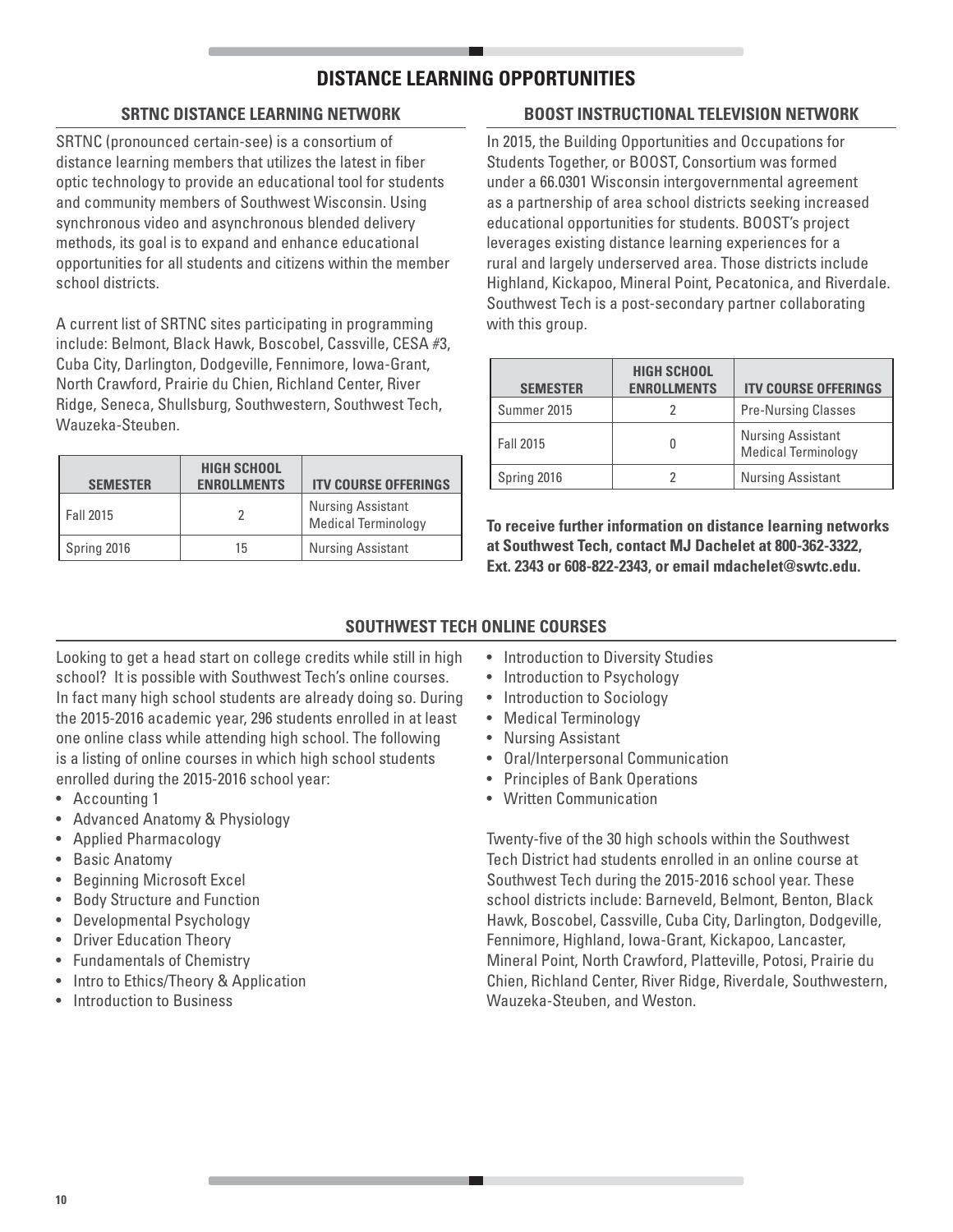# *[Southwest Tech Online Courses Continued]*

# **Other courses which are also typically offered online at Southwest Tech include:**

- Abstracting Principles and Practice I
- Abstracting Principles and Practice II
- Accounting 2
- Applied Coding
- Beginning MS Word
- Business Law 1
- Business Law 2
- Cancer Disease Management
- Cancer Patient Follow-up
- Cancer Statistics and Epidemiology
- College Algebra w/Applications
- College Mathematics
- Computer Applications
- CPT Coding
- Developing a Business Plan
- ECE: Admin an ECE Program
- ECE: Art, Music, & Language
- ECE: Child Development
- ECE: Children w Diff Abilities
- ECE: Curriculum Planning
- ECE: Family & Community Relations
- ECE: Foundations of ECE
- ECE: Guiding Child Behavior
- ECE: Health Safety & Nutrition
- ECE: Infant & Toddler Development
- ECE: Math, Science, & Social Studies
- Economics
- Elementary Algebra with Apps
- Enterprise Resource Planning **Concepts**
- General Anatomy and Physiology
- Global Supply Chain Management
- Health Care Informatics
- Health Care Reimbursement
- Health Care Stats & Research
- Health Data Management
- Health Quality Management
- Healthcare Law and Ethics
- HIM Organizational Resources
- Human Diseases for the Health Profession
- Human Resources Management
- ICD Diagnosis Coding
- ICD Procedure Coding
- Intermediate Algebra with Applications
- Intermediate MS Excel
- Intermediate MS Word
- Intro to Cancer Registry Management
- Intro to Healthcare Computing
- Intro to the Health Record
- Introductory Statistics
- Inventory Management
- Investments
- Law of Sales
- Lean Concepts
- Logistics
- Management Principles
- Manufacturing Practices for Food Industry
- Marketing Principles
- Marriage & Family
- Math with Business Applications
- Medical Business Issues
- Microeconomics
- Microsoft Word
- MS Office 2013
- Negotiable Instruments
- Nursing Pharmacology
- Nutrition
- OB/Medication Management
- Oncology Coding and Staging
- Operations Management
- Personal Finance
- Principles of Finance
- Principles of Negotiations
- Professional Development Seminar
- **Purchasing**
- QA Lab Math
- Quickbooks
- Responsible Beverage Service
- Risk Management
- Selling Principles
- Service Operations Management
- Speech
- Supply Chain Management Career Planning
- Technical Reporting

# **Programs Offered Fully Online at Southwest Tech include:**

- Business Management
- Cancer Information Management (CIM)
- Health Information Technology (HIT)
- Medical Coding Specialist
- Supply Chain Management
- Supervisory Management (One-credit courses not listed above. Course information may be found at www.swtc.edu/ academics/programs/business/ supervisory-management.)

**Interested in enrolling in an online course? For more information or to complete a survey to see if online learning is right for you, contact Beth Cummins, Online Learning Assistant, at 800-362-3322, Ext. 2302, 608-822-2302, or email bcummins@swtc.edu.**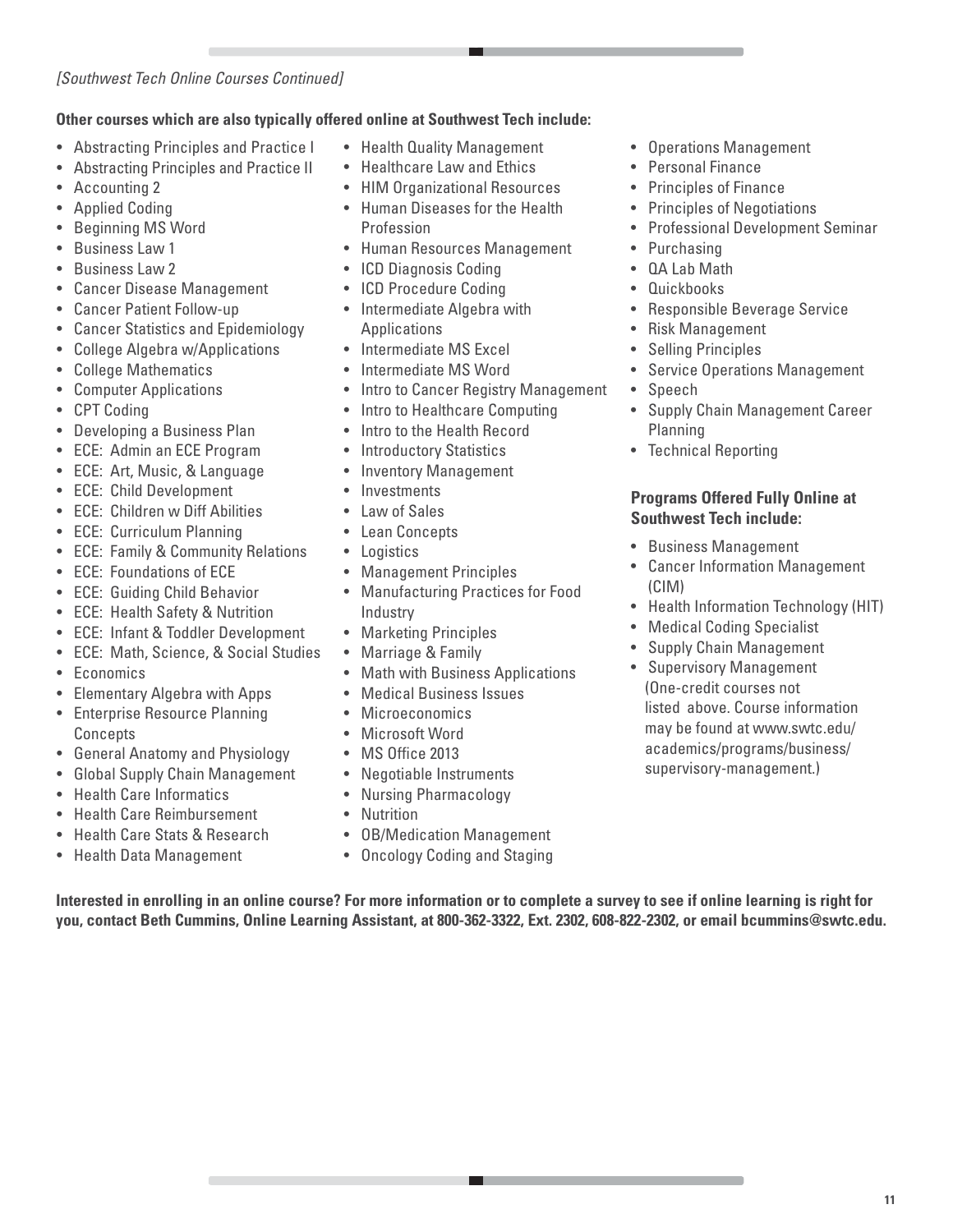# **SOUTHWEST ACADEMY FOR 21ST CENTURY EXCELLENCE**

The Southwest Academy for 21st Century Excellence was implemented in the fall of 2009, and it has brought together three institutions, Southwest Wisconsin Technical College, CESA #3, and the Project Lead the Way (PLTW) Platteville Small School Consortium Rural Initiative, in an effort to further STEM-related education in Southwest Wisconsin.

In the past it was believed that PLTW was only possible to be offered in larger school districts due to the cost of the program. The PLTW Platteville Small School Consortium Rural Initiative was originally formed to provide a cost-effective way of offering PLTW in three small school districts (Southwestern, Highland, and Iowa-Grant) with a slightly larger district, Platteville, as the lead district. The consortium now includes 10 school districts: Argyle, Cuba City, Darlington, Iowa-Grant, Lancaster, Mineral Point, Platteville, Potosi, Prairie du Chien, and Richland.

Each participating district presently offers two or more of the PLTW courses. With the introductory PLTW offerings firmly established in each of consortium districts, some students who had completed the available PLTW courses in their districts wanted to enroll in additional higher level PLTW courses. As a result, the Southwest Academy for 21st Century Excellence was formed to offer the PLTW capstone course, Engineering Design and Development (EDD). This course is now offered for any interested consortium students through Darlington High School with their PLTW instructor teaching the course.

The Southwest Academy for 21st Century Excellence received the 2009 Excellence in STEM Award for the education category from the Engineers and Scientists of Milwaukee organization in October 2009. The Academy was also recognized as a Project Lead the Way Model School in the spring of 2010. In 2011 the Academy received the Southwest Wisconsin BEST (Building Economic Strength Together) Award and the League for Innovation in the Community College Innovations of the Year Award.

**For further information about the Southwest Academy for 21st Century Excellence, contact Mary Johannesen, Career Prep and Youth Options Specialist, at 800-362-3322, Ext. 2367 or 608-822-2367, or email mjohannesen@swtc.edu.** 

# **YOUTH APPRENTICESHIP PROGRAM**

Youth Apprenticeship is a one/two-year program for high school juniors and seniors providing students with employment experience in an industry. These opportunities are available to students for little cost through the Cooperative Educational Service Agency (CESA) #3. In this program, students acquire skills necessary for 21st century occupations as well as make the seamless transfer between secondary and post-secondary education. Apprentices attend classes in their high school, in addition to taking pathway-related classes at CESA #3 sites. Students need at least 900 worksite hours for completion of the two-year program or 450 for a one-year program.

Upon successful completion, the student will receive:

- A high school diploma.
- A Certificate of Occupational Proficiency issued by the Department of Workforce Development.
- Approximately one to four credits of advanced standing in a related area of instruction at any Wisconsin technical college offering the same courses.
- Up to 12 transcripted credited courses related to their program of study.

Students will have the following options:

- Begin working directly within the industry
- Pursue a degree or diploma from a technical college or specialty school
- Pursue a degree at a four-year university

The program is designed to create multiple opportunities for the successful apprentice and a skilled workforce member who will be in great demand.

Current Youth Apprenticeship Programs offered in Southwest Wisconsin include:

- Agriculture, Food & Natural Hospitality, Lodging & Resources
- Architecture & Construction Manufacturing (includes
- Arts, AV Technology and Communications (includes Graphic Arts/Printing)
- Finance
- Information Technology
- Health Services

During the 2015-2016 school year, over 125 students from 20 school districts participated in the youth apprenticeship program and were employed at 78 different businesses.

**For further information regarding youth apprenticeship programs, contact Tom Martin at CESA #3, 608-822-2154 or by email at tmartin@cesa3.org.** 

- Tourism
- Welding)

and Logistics)

and Logistics (includes Auto Technician, Auto Collision

• STEM • Transportation, Distribution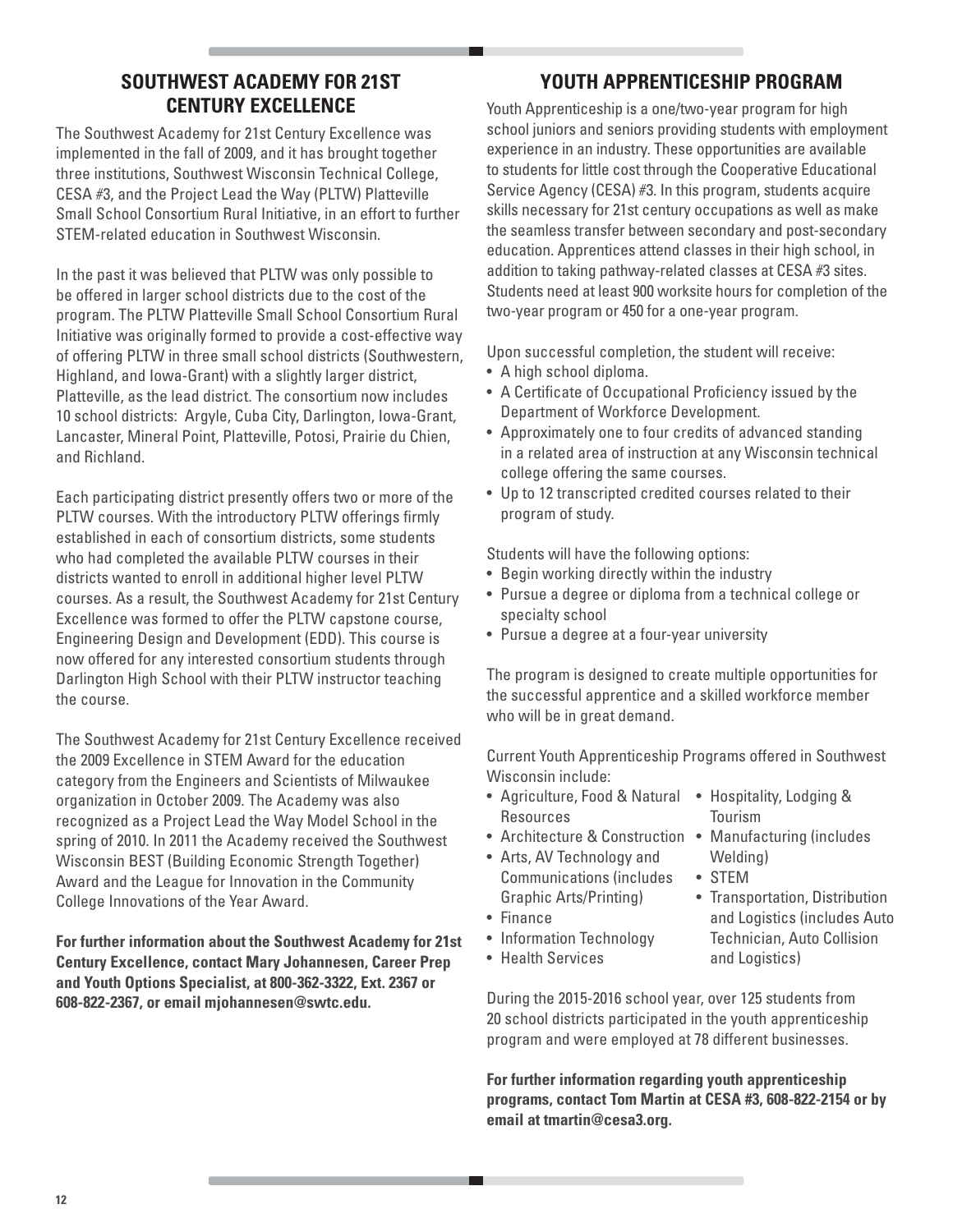# **COMPULSORY ATTENDANCE (118.15) CONTRACTS**

Since the enactment of Wisconsin State Statute 118.15 Compulsory School Attendance, Southwest Tech has been committed to providing additional services for area high schools. Through a contract initiated by their local high school, students may participate in a program that assists them in earning a state-issued high school diploma. For program eligibility, a student must meet the following criteria:

- age 16 or older
- one year (minimum) behind their class in credits earned
- at a minimum 9th grade reading level
- at-risk status

When school districts believe they have a candidate for this educational option, they should contact the basic education case manager at Southwest Tech to discuss options. If it seems reasonable to proceed, the student, parent, and school official will initiate a formal intake meeting with the basic education case manager on campus. This meeting will facilitate general information sharing, tailor the program and its expectations to student needs, assess the student's academic ability, and construct an Individual Learning Plan. All parties concerned are considered in the contract creating process. Students may work on credits to complete their individual high school diploma, or they can work to earn the Wisconsin High School Equivalency Diploma (HSED) through taking a battery (writing, social studies, science, literature, and math) of tests.

The 118.15 contract between the student, student's parent/ guardian, school, basic education case manager and Southwest Tech, addresses hours of attendance, academic and behavioral expectations, and services to be provided by the school district. The rates for services provided by Southwest Tech are established by the Wisconsin Technical College System State Office and charged at a contracted hourly rate to the student's local school district.

Between 15 to 20 high school-age students are served each semester by the College on campus or at outreach sites. Pupils receive instructional, self-paced support that nurtures them toward achieving their individually contracted goal or toward obtaining a high school diploma. Most students attend just under four hours per day, four days per week. Students are encouraged to have and maintain outside employment as part of the contract agreement.

In the 2015-2016 school year, 85 percent of contracted students completed or continued their educational goals. This is above the target of 75 percent that the State has set for students to accomplish their goals. Through the positive collaboration of efforts by students, families, high schools, and our staff, Southwest Tech has helped many young people secure a high school diploma.

**For more information contact Brek Schneider, Basic Education Case Manager, at 800-362-3322, Ext. 2649 or 608-822-2649, or email bschneider@swtc.edu.**

# **DRIVER EDUCATION**

The driver education programs, both traditional and on-line, continue to provide quality classroom and driving programs to all students. Southwest Tech is contracted to provide classroom and behind-the-wheel instruction for 16 area school districts, while its on-line course continues to serve students throughout Wisconsin. These classes allow students to gain insight into the basics of safe driving techniques and they eagerly await their chance to get behind-the-wheel with our experienced instructors, where they will apply this knowledge to the driving task.

District schools in Barneveld, Benton, Boscobel, Cassville, Cuba City, Dodgeville, Fennimore, Highland, Iowa-Grant, Lancaster, Mineral Point, Platteville, Potosi, River Ridge, Southwestern and Wauzeka-Steuben, flourish with full attendance in their classrooms. Our driver education vehicles, yellow triangles affixed to their roofs, can also be seen throughout the area, as novice drivers learn to navigate the highways and learn the rules of the road. These young teens are expertly guided by Southwest Tech's 18 qualified instructors, whose dedication and professionalism deserve high praise. It is because of them, that Southwest Tech has been given the opportunity and privilege to conduct classes within our district schools year after year.

Southwest Tech looks forward to serving the driver education needs of the communities in our district as well as throughout the state with both traditional and online programs now and in the future.

**For additional information regarding the driver education course, please contact Annette L. Biggin, Driver Education Manager, at 800-362-3322, Ext. 2466 or 608-822-2466, or abiggin@swtc.edu.**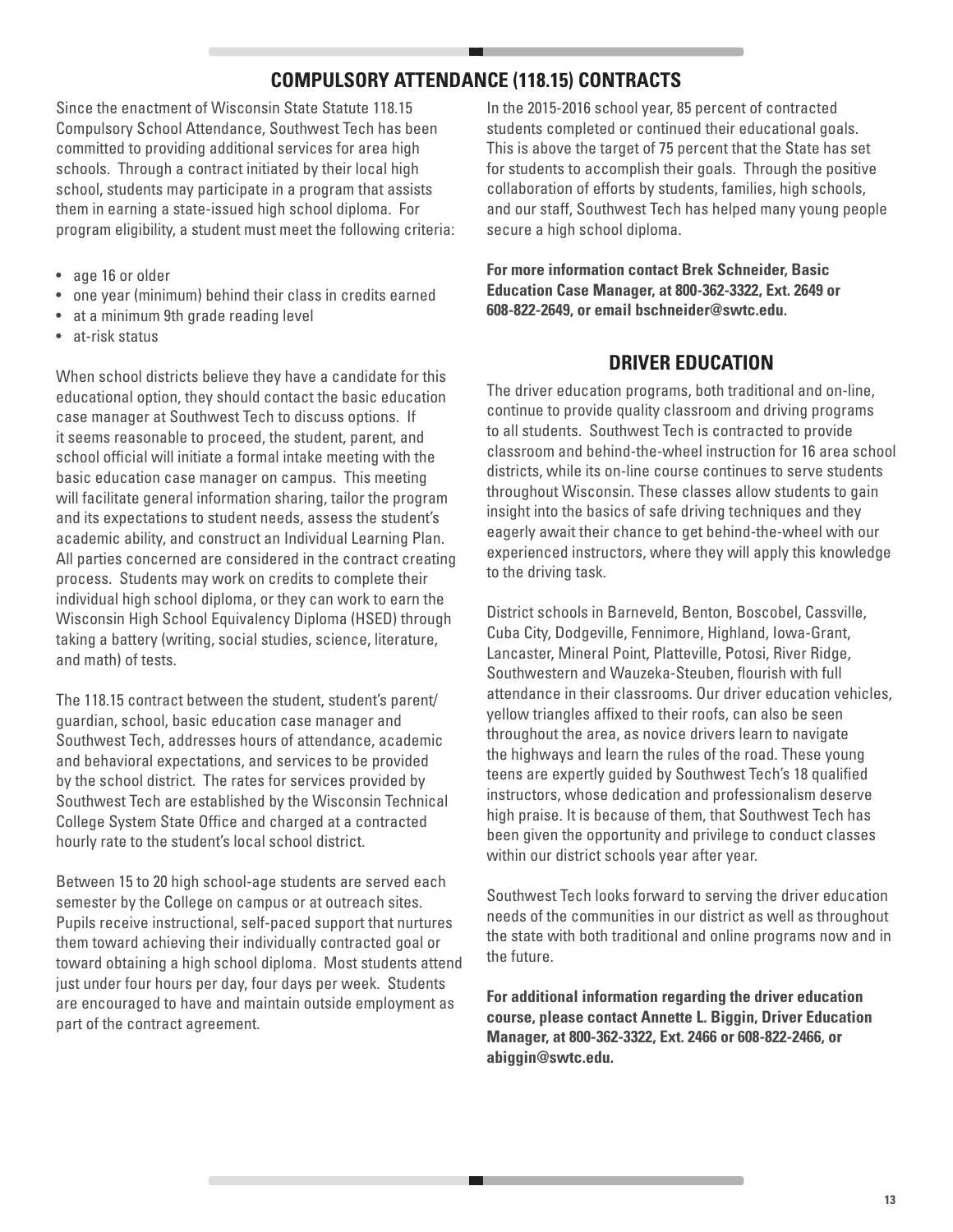# **2015–2016 WORKSHOPS & NUMBERS OF PARTICIPANTS**

| <b>WORKSHOP NAME</b>                                  | <b>DATE</b>                                                                                                                          | # OF<br><b>PARTICIPANTS</b>             |
|-------------------------------------------------------|--------------------------------------------------------------------------------------------------------------------------------------|-----------------------------------------|
| <b>Camp Tech Trek</b>                                 | July 20-21, 2015                                                                                                                     | 37                                      |
| <b>Fall Counselor Conference</b>                      | October 14, 2015                                                                                                                     | 19                                      |
| <b>Fall College Preview Day</b>                       | November 13, 2015                                                                                                                    | 195                                     |
| <b>Education Summit</b>                               | November 19, 2015                                                                                                                    | 52                                      |
| <b>Health Careers Tour at Southwest Health Center</b> | <b>January 19, 2016</b><br>February 11, 2016<br>March 15, 2016<br>March 23, 2016<br>March 31, 2016<br>April 20, 2016<br>May 10, 2016 | 54<br>28<br>22<br>14<br>20<br>56<br>112 |
| <b>Careers in ACTion</b>                              | March 1, 2016<br>March 2, 2016                                                                                                       | 165<br>72                               |
| Southwest Tech Instructor Shadow Day                  | March 15, 2016                                                                                                                       | 26                                      |
| <b>Spring Counselor Conference</b>                    | April 6, 2016                                                                                                                        | 24                                      |
| <b>Agriculture Articulation Meeting</b>               | April 8, 2016                                                                                                                        | 18                                      |
| <b>Business &amp; Management Articulation Meeting</b> | April 13, 2016                                                                                                                       | 22                                      |
| <b>Spring College Preview Day</b>                     | April 15, 2016                                                                                                                       | 128                                     |
| <b>STEMposium and Family Night Out for STEM</b>       | April 21, 2016                                                                                                                       | 150                                     |
| SW WI Schools2Skills Student Tour                     | April 26, 2016                                                                                                                       | 52                                      |
| Program Visit Days                                    | Various dates throughout the year                                                                                                    | 120                                     |
| <b>College &amp; Career Exploration</b>               | Various dates throughout the year                                                                                                    | 68                                      |
| How to Choose a Major                                 | Various dates throughout the year                                                                                                    | 25                                      |
| Welcome Wednesday                                     | Various dates throughout the year                                                                                                    | 19                                      |
| <b>Articulation Meetings with High Schools</b>        | Various dates throughout the year                                                                                                    | 66                                      |
| <b>TOTAL</b>                                          |                                                                                                                                      | 1,564                                   |

and the control of the control of the control of

ш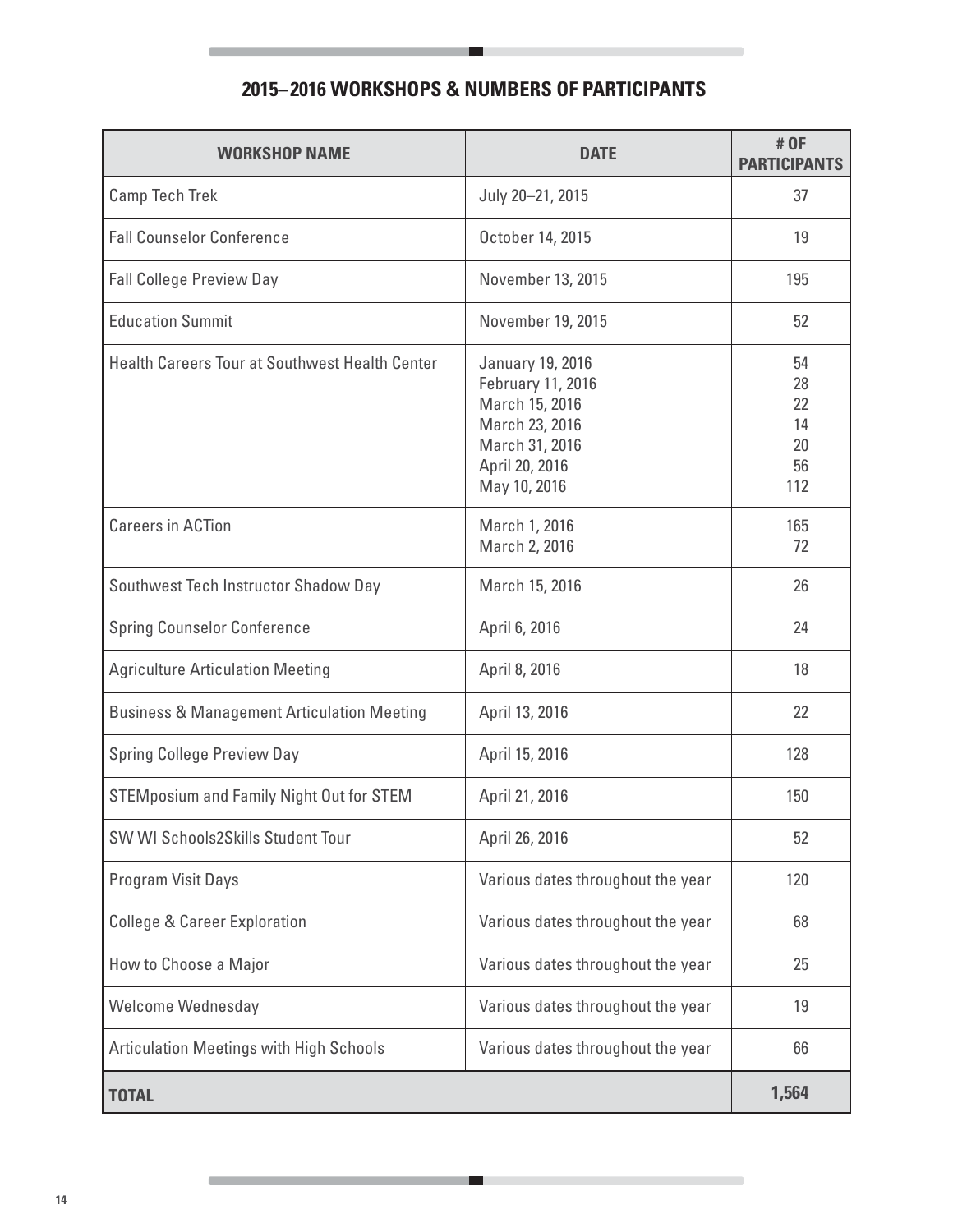| I                              |
|--------------------------------|
|                                |
|                                |
|                                |
|                                |
|                                |
|                                |
|                                |
|                                |
|                                |
|                                |
|                                |
|                                |
| l                              |
|                                |
| <br> -<br> <br> <br> <br> <br> |
|                                |
| l                              |
|                                |
|                                |
|                                |
|                                |
| I                              |
| I                              |
|                                |
|                                |
|                                |
|                                |
|                                |
|                                |
|                                |
|                                |
|                                |
| ١                              |
|                                |
|                                |
|                                |
|                                |
|                                |
|                                |
|                                |
|                                |
|                                |
| こうしょう りょうりょう しょうりょう            |
|                                |
|                                |
|                                |
|                                |
|                                |
| $\frac{1}{1}$                  |
|                                |
|                                |
|                                |
|                                |
|                                |
|                                |
|                                |
|                                |
|                                |
|                                |
|                                |
|                                |
|                                |
| I                              |
|                                |
|                                |
|                                |
|                                |
|                                |
|                                |
| ו)<br>ו                        |

|                                                                                    | Meetings<br>with High<br>ticulation<br><b>Schools</b><br>åŀ-                            | $\boldsymbol{\times}$ | $\boldsymbol{\times}$ | $\boldsymbol{\times}$ |                       |                       | $\mathord{\Join}$     |                       |                       | $\boldsymbol{\times}$ | $\boldsymbol{\times}$ |                       | $\boldsymbol{\times}$ |                       | $\boldsymbol{\times}$ |                       | $\boldsymbol{\times}$ | $\boldsymbol{\times}$ | $\boldsymbol{\times}$ | $\boldsymbol{\times}$ | $\boldsymbol{\times}$ |                       | $\boldsymbol{\times}$ |                        |                       | $\boldsymbol{\times}$ | $\boldsymbol{\times}$ |                       | $\boldsymbol{\times}$ | $\boldsymbol{\times}$ | $\boldsymbol{\times}$ | ×                     | $\pmb{\times}$         |
|------------------------------------------------------------------------------------|-----------------------------------------------------------------------------------------|-----------------------|-----------------------|-----------------------|-----------------------|-----------------------|-----------------------|-----------------------|-----------------------|-----------------------|-----------------------|-----------------------|-----------------------|-----------------------|-----------------------|-----------------------|-----------------------|-----------------------|-----------------------|-----------------------|-----------------------|-----------------------|-----------------------|------------------------|-----------------------|-----------------------|-----------------------|-----------------------|-----------------------|-----------------------|-----------------------|-----------------------|------------------------|
|                                                                                    | High<br>School<br>Visit                                                                 | $\boldsymbol{\times}$ | $\boldsymbol{\times}$ | $\boldsymbol{\times}$ | $\boldsymbol{\times}$ | $\boldsymbol{\times}$ | $\boldsymbol{\times}$ | $\boldsymbol{\times}$ | $\boldsymbol{\times}$ | $\boldsymbol{\times}$ | $\boldsymbol{\times}$ | $\boldsymbol{\times}$ | $\boldsymbol{\times}$ | $\boldsymbol{\times}$ | $\boldsymbol{\times}$ | $\boldsymbol{\times}$ | $\boldsymbol{\times}$ | $\boldsymbol{\times}$ | $\boldsymbol{\times}$ | $\boldsymbol{\times}$ | $\mathord{\Join}$     | $\boldsymbol{\times}$ | $\boldsymbol{\times}$ | $\boldsymbol{\times}$  | $\boldsymbol{\times}$ | $\boldsymbol{\times}$ | $\boldsymbol{\times}$ | $\boldsymbol{\times}$ | $\boldsymbol{\times}$ | $\boldsymbol{\times}$ | $\boldsymbol{\times}$ | $\boldsymbol{\times}$ | $\pmb{\times}$         |
|                                                                                    | Welcome<br>Wednes-<br>day                                                               |                       |                       | $\boldsymbol{\times}$ |                       |                       |                       |                       | $\times$              |                       |                       |                       |                       | ×                     | $\boldsymbol{\times}$ |                       |                       |                       |                       | ×                     |                       |                       |                       |                        |                       |                       |                       |                       |                       |                       |                       | ×                     | $\pmb{\times}$         |
| SCHOOL DISTRICT PARTICIPATION AT 2015-2016 CAREER PREP/K-12 WORKSHOPS & ACTIVITIES | How to<br>Choose a<br>Major                                                             |                       |                       |                       |                       | $\boldsymbol{\times}$ |                       |                       |                       | $\boldsymbol{\times}$ |                       | $\boldsymbol{\times}$ |                       |                       |                       |                       | ×                     |                       |                       |                       | $\boldsymbol{\times}$ |                       | $\boldsymbol{\times}$ |                        |                       |                       |                       |                       | $\boldsymbol{\times}$ |                       |                       | $\boldsymbol{\times}$ | $\pmb{\times}$         |
|                                                                                    | College<br>& Career<br>Exploration                                                      |                       |                       | $\boldsymbol{\times}$ |                       |                       |                       |                       | $\boldsymbol{\times}$ | $\boldsymbol{\times}$ |                       |                       |                       |                       | $\boldsymbol{\times}$ |                       |                       | ×                     |                       | ×                     | $\boldsymbol{\times}$ |                       |                       |                        | ×                     |                       |                       | $\boldsymbol{\times}$ |                       | ×                     | $\boldsymbol{\times}$ | $\boldsymbol{\times}$ |                        |
|                                                                                    | Program<br>Visit Days                                                                   | $\boldsymbol{\times}$ | $\boldsymbol{\times}$ | $\boldsymbol{\times}$ | $\boldsymbol{\times}$ |                       |                       |                       | $\boldsymbol{\times}$ | $\boldsymbol{\times}$ | $\boldsymbol{\times}$ |                       |                       | $\boldsymbol{\times}$ |                       |                       | ×                     |                       | $\boldsymbol{\times}$ | $\boldsymbol{\times}$ |                       |                       |                       | $\boldsymbol{\times}$  | $\boldsymbol{\times}$ |                       | $\boldsymbol{\times}$ |                       |                       | $\boldsymbol{\times}$ |                       | $\boldsymbol{\times}$ | $\boldsymbol{\times}$  |
|                                                                                    | SW WI<br>Schools2<br>Skills<br>Student<br>Tour<br>Tour                                  |                       |                       |                       |                       | $\boldsymbol{\times}$ |                       |                       |                       | ×                     |                       |                       |                       |                       |                       |                       |                       |                       |                       |                       |                       |                       |                       |                        |                       |                       |                       | $\boldsymbol{\times}$ |                       |                       |                       | $\boldsymbol{\times}$ |                        |
|                                                                                    | STEM-<br>posium/<br>Family<br>for STEM<br>for STEM<br>4/21/16                           |                       |                       |                       |                       |                       |                       |                       | $\boldsymbol{\times}$ | $\boldsymbol{\times}$ |                       |                       |                       | ×                     |                       |                       | ×                     | $\boldsymbol{\times}$ |                       |                       | $\boldsymbol{\times}$ | $\boldsymbol{\times}$ | $\boldsymbol{\times}$ | $\boldsymbol{\times}$  |                       |                       |                       |                       |                       |                       |                       | ×                     | $\pmb{\times}$         |
|                                                                                    | Spring<br>College<br>Preview<br>Day<br>4/15/16                                          |                       | $\boldsymbol{\times}$ | $\boldsymbol{\times}$ |                       |                       |                       |                       | $\boldsymbol{\times}$ | $\boldsymbol{\times}$ |                       |                       |                       |                       |                       | $\boldsymbol{\times}$ |                       |                       |                       | $\boldsymbol{\times}$ | $\boldsymbol{\times}$ | $\boldsymbol{\times}$ | $\boldsymbol{\times}$ | $\boldsymbol{\times}$  |                       |                       |                       |                       | $\boldsymbol{\times}$ |                       | $\boldsymbol{\times}$ | $\boldsymbol{\times}$ | $\pmb{\times}$         |
|                                                                                    | e Manage-<br>ment Ar-<br>ticulation<br>Meeting<br>Meeting<br>4/13/16<br><b>Business</b> |                       |                       |                       | ×                     | $\boldsymbol{\times}$ | $\boldsymbol{\times}$ | $\boldsymbol{\times}$ | $\boldsymbol{\times}$ |                       | $\boldsymbol{\times}$ |                       |                       | ×                     |                       |                       |                       |                       |                       |                       |                       |                       | ×                     |                        | ×                     |                       | $\boldsymbol{\times}$ | $\boldsymbol{\times}$ |                       |                       |                       | ×                     |                        |
|                                                                                    | Agriculture &<br>Articula-<br>tion<br>Meeting<br>4/8/15                                 | $\boldsymbol{\times}$ |                       |                       |                       |                       | $\boldsymbol{\times}$ |                       |                       |                       | $\boldsymbol{\times}$ |                       | $\boldsymbol{\times}$ |                       |                       |                       |                       |                       |                       |                       |                       |                       |                       |                        | ×                     | $\boldsymbol{\times}$ | $\boldsymbol{\times}$ | $\boldsymbol{\times}$ |                       |                       |                       | $\boldsymbol{\times}$ | $\boldsymbol{\times}$  |
|                                                                                    | Spring<br>Counselor<br>Confer-<br>ence<br>4/6/16                                        |                       |                       |                       | $\boldsymbol{\times}$ | $\boldsymbol{\times}$ |                       |                       | $\boldsymbol{\times}$ | $\boldsymbol{\times}$ | $\boldsymbol{\times}$ |                       |                       |                       | ×                     |                       |                       |                       |                       |                       | $\boldsymbol{\times}$ | $\boldsymbol{\times}$ |                       |                        | $\boldsymbol{\times}$ | ×                     | $\boldsymbol{\times}$ |                       | $\boldsymbol{\times}$ | ×                     |                       | $\boldsymbol{\times}$ |                        |
|                                                                                    | Instructor<br>Shadow<br>Day<br>3/15/16                                                  |                       |                       | $\boldsymbol{\times}$ |                       |                       |                       |                       |                       |                       |                       |                       |                       | $\boldsymbol{\times}$ |                       |                       |                       |                       |                       |                       | $\boldsymbol{\times}$ | $\boldsymbol{\times}$ | $\boldsymbol{\times}$ |                        | $\boldsymbol{\times}$ | $\boldsymbol{\times}$ |                       | $\boldsymbol{\times}$ |                       |                       | $\boldsymbol{\times}$ | $\boldsymbol{\times}$ |                        |
|                                                                                    | Careers in<br>ACTion<br>3/7/16<br>3/2/16                                                |                       |                       |                       |                       |                       |                       |                       |                       |                       | ×                     |                       |                       | ×                     |                       |                       |                       |                       |                       |                       |                       |                       |                       |                        |                       |                       |                       | $\boldsymbol{\times}$ |                       |                       |                       | ×                     |                        |
|                                                                                    |                                                                                         |                       | $\boldsymbol{\times}$ |                       |                       |                       |                       |                       | $\boldsymbol{\times}$ | $\mathord{\times}$    |                       |                       |                       | ×                     |                       |                       |                       | $\boldsymbol{\times}$ |                       |                       | $\boldsymbol{\times}$ |                       |                       |                        |                       |                       | $\boldsymbol{\times}$ |                       |                       | $\boldsymbol{\times}$ | $\boldsymbol{\times}$ | $\boldsymbol{\times}$ |                        |
|                                                                                    | Education<br>Summit<br>11/19/15                                                         |                       | $\boldsymbol{\times}$ |                       | $\boldsymbol{\times}$ | $\boldsymbol{\times}$ | $\boldsymbol{\times}$ | $\boldsymbol{\times}$ | $\boldsymbol{\times}$ | $\boldsymbol{\times}$ | $\boldsymbol{\times}$ |                       | $\boldsymbol{\times}$ | ×                     | $\boldsymbol{\times}$ | $\boldsymbol{\times}$ | $\boldsymbol{\times}$ | $\boldsymbol{\times}$ | $\mathord{\times}$    | $\boldsymbol{\times}$ | $\boldsymbol{\times}$ | $\boldsymbol{\times}$ | $\boldsymbol{\times}$ |                        | $\boldsymbol{\times}$ |                       | $\mathord{\Join}$     | $\boldsymbol{\times}$ | $\boldsymbol{\times}$ | $\boldsymbol{\times}$ |                       | ×                     |                        |
|                                                                                    | College<br>Preview<br>Day<br>11/13/15<br>Fall                                           |                       |                       |                       |                       |                       |                       | $\boldsymbol{\times}$ |                       | $\times$              |                       |                       |                       | ×                     |                       |                       |                       |                       |                       | $\boldsymbol{\times}$ |                       |                       |                       |                        |                       |                       |                       | $\boldsymbol{\times}$ |                       |                       |                       | $\boldsymbol{\times}$ | $\times$               |
|                                                                                    | Fall<br>Counselor<br>Confer-<br>ence<br>10/14/15                                        |                       | $\boldsymbol{\times}$ |                       |                       |                       | $\boldsymbol{\times}$ | $\boldsymbol{\times}$ | $\boldsymbol{\times}$ |                       |                       |                       |                       | $\boldsymbol{\times}$ | $\boldsymbol{\times}$ |                       |                       |                       | $\boldsymbol{\times}$ |                       |                       |                       |                       | ×                      | $\boldsymbol{\times}$ |                       | $\boldsymbol{\times}$ |                       |                       |                       | $\boldsymbol{\times}$ | $\boldsymbol{\times}$ | $\pmb{\times}$         |
|                                                                                    | Tech Trek<br>7/20–21/15                                                                 |                       | $\boldsymbol{\times}$ | $\boldsymbol{\times}$ |                       |                       | $\boldsymbol{\times}$ | $\boldsymbol{\times}$ |                       | $\pmb{\times}$        |                       | $\boldsymbol{\times}$ |                       |                       |                       |                       | ×                     |                       |                       |                       | $\boldsymbol{\times}$ |                       | $\boldsymbol{\times}$ |                        | $\boldsymbol{\times}$ |                       |                       | $\boldsymbol{\times}$ |                       |                       |                       | $\boldsymbol{\times}$ |                        |
|                                                                                    | SCHOOL DISTRICT                                                                         | Argyle                | <b>Barneveld</b>      | <b>Belmont</b>        | Benton                | <b>Black Hawk</b>     | <b>Boscobel</b>       | Cassville             | Cuba City             | Darlington            | Dodgeville            | Fennimore             | Highland              | lowa-Grant            | <b>Ithaca</b>         | Kickapoo              | Lancaster             | <b>Mineral Point</b>  | North Crawford        | Pecatonica            | Platteville           | Potosi                | Prairie du Chien      | <b>Richland Center</b> | <b>River Ridge</b>    | Riverdale             | Seneca                | Shullsburg            | Southwestern          | Wauzeka-Steuben       | Weston                | Southwest Tech        | <b>Out of District</b> |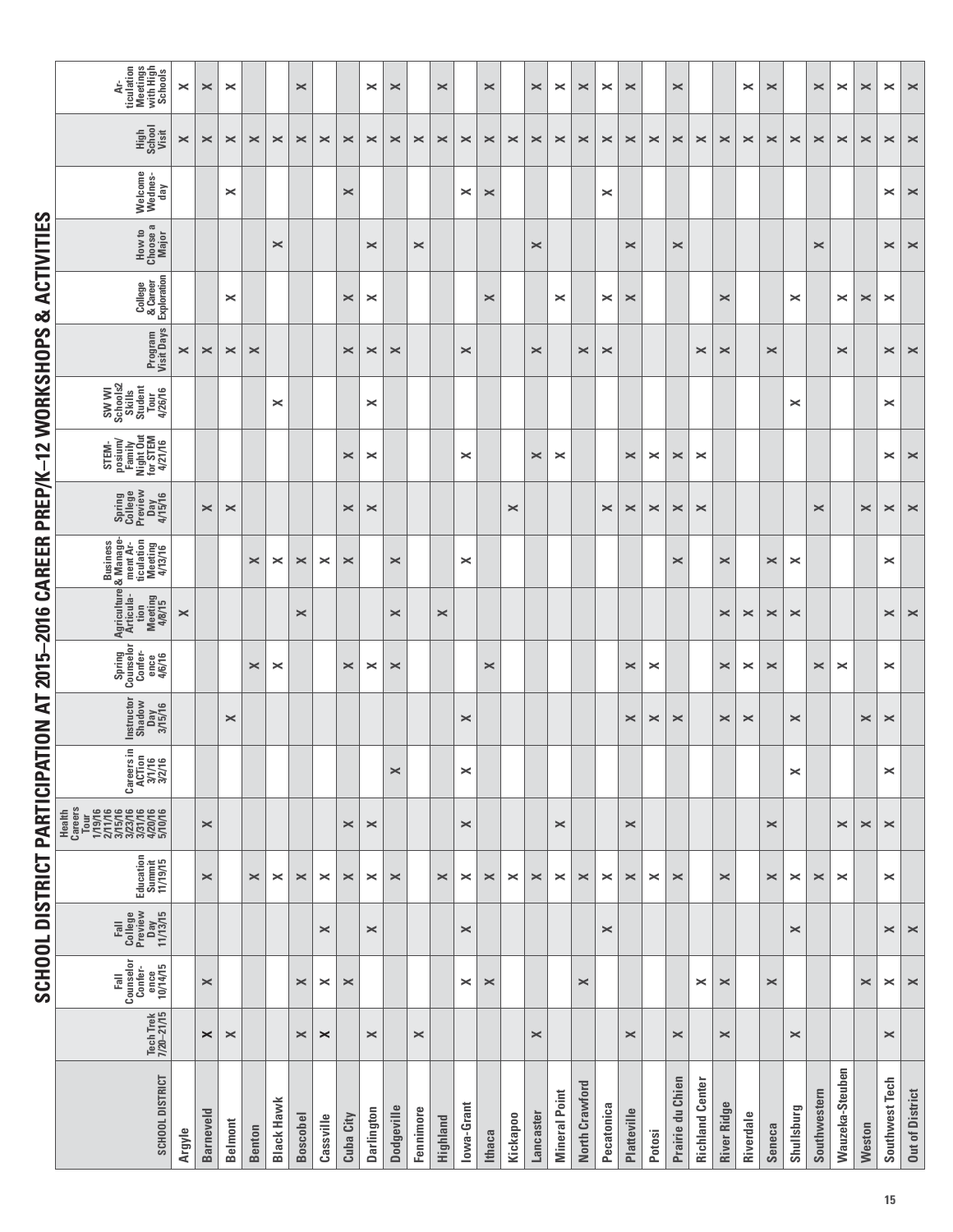# **CAMPUS VISIT OPPORTUNITIES**

# **COLLEGE AND CAREER EXPLORATION FOR HIGH SCHOOL STUDENTS**

During the 2015-2016 school year, 68 students from 11 school districts within the Southwest Tech district participated in College and Career Exploration for High School Students. This program was developed by the K-12 Committee in collaboration with Career Prep.

This event gives high school students an opportunity to experience a "snapshot" of being a student at Southwest Tech. The program highlights Southwest Tech, engages students in college and career planning, provides information on programs of study and provides students with a "reality check" when it comes to income and budgeting. During College and Career Exploration for High School Students, students are given the opportunity to evaluate job-related wages and "real life" living expenses as they relate to how education benefits salary and life choices. They then use the online Career Coach program to explore careers of interest and obtain information about local labor market data and similar careers. After returning from the Career Coach session, the students have the opportunity to listen to and ask questions of a student panel on various topics about being a college student. Students participate in a tour of the College to round out the day.

# **COLLEGE PREVIEW DAY**

During the 2015-2016 school year, approximately 200 students, along with 125 parents, teachers and others, representing 15 school districts within the Southwest Tech district and several others from outside the district, participated in one of two College Preview Days. This activity is developed and managed by the K-12 Team at Southwest Tech. It offers high school students an opportunity to obtain an overview of the College, learn about programs of study, and receive individualized campus tours.

Students begin the day by receiving a welcome from the President or Vice President of the College. Campus staff then provides an overview of Admissions, Financial Aid, Housing, Student Life, and Scholarships. Students are then released into a College Program and Services Fair where they have the opportunity to browse tables staffed by program instructors and students, learn about individual programs, participate in hands-on activities, and find out about what services are available to Southwest Tech students. Students may also participate in an individualized campus tour provided by the Student Ambassador team.

Eligible students who attend Southwest Tech College Preview Day receive a waiver of the \$30 application fee if they apply on the day of the event. More than 180 individuals took advantage of this waiver and applied on one of the two Preview Days this year.

# **HOW TO CHOOSE A MAJOR**

During the 2015-2016 school year, 25 students from seven school districts within the Southwest Tech district participated in How to Choose a Major. Through this workshop, high school students who are hesitant about selecting a career pathway are able to join a small group of other undecided students to explore interests, abilities, and values. With the assistance of a student success coach, students then research options to help narrow down career choices. Beginning with the 2016- 2017 school year, How to Choose a Major will be offered as a part of the array of off-campus activities and presentations.

# **PROGRAM VISIT DAYS**

During the 2015-2016 school year, 120 students from 15 school districts within the Southwest Tech district participated in one of six program visit days. Prospective students have the opportunity to gain hands-on experience in two Southwest Tech programs, attend an admissions session, participate in career planning activities, talk to current students, and tour campus.

# **WELCOME WEDNESDAY**

During the 2015-2016 school year, 19 students from five school districts within the Southwest Tech district participated in Welcome Wednesday. On Welcome Wednesday, prospective students receive an industry-specific tour of campus followed by an admissions information session and the chance to talk to current students. This activity has been designed for 9th-12th graders and adults.

**For more information on campus visit opportunities, contact Jordyn Poad, Student Success Coach, at 800-362-3322, Ext. 2372 or 608-822-2372, or email jpoad@swtc.edu.**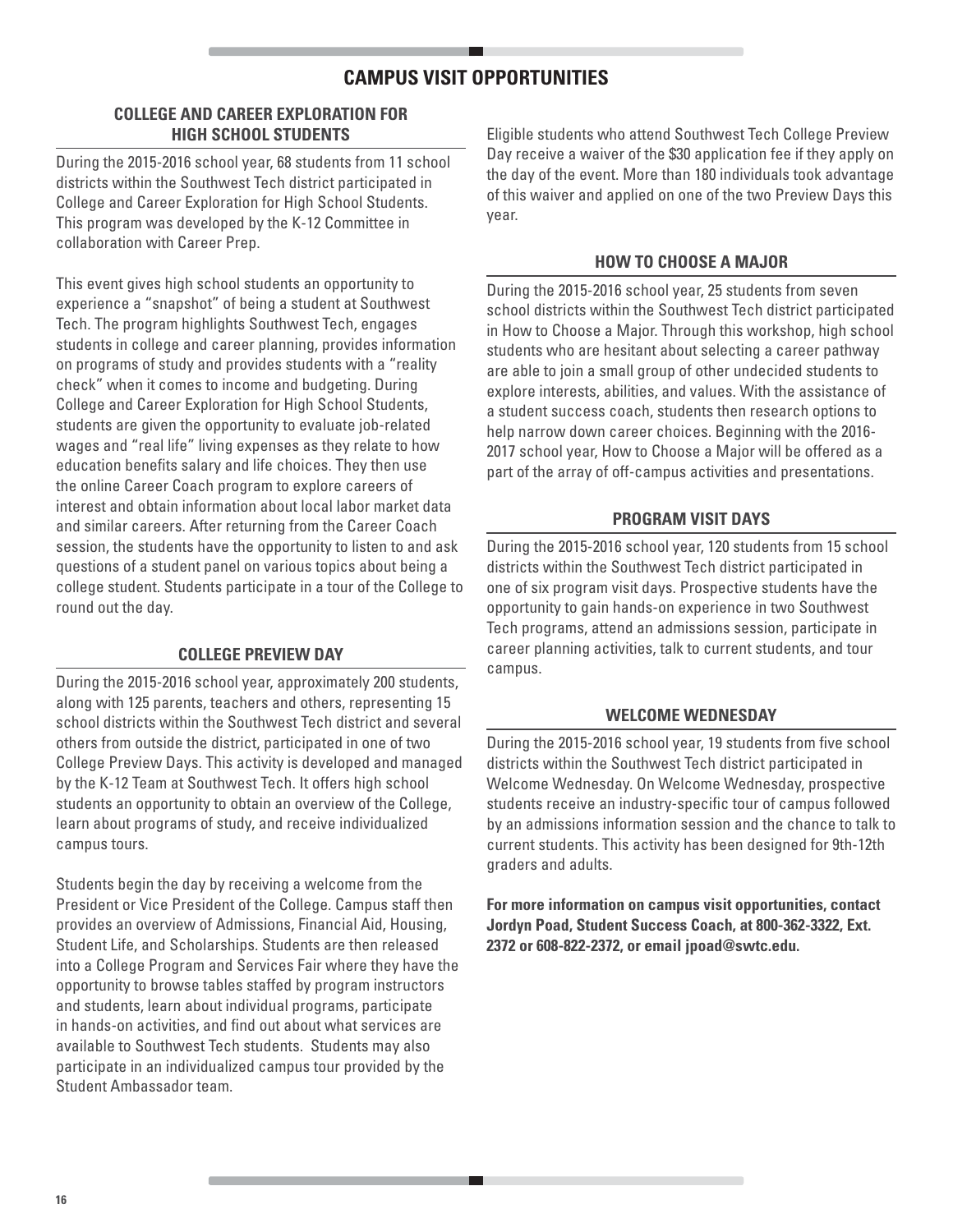# **SCHOOL DISTRICT VISITS AND CLASSROOM PRESENTATION OPPORTUNITIES**

During the 2015-2016 school year, Southwest Tech's student success coaches visited all 30 school districts within the Southwest Tech region as well as several other districts located outside the region, and they provided approximately 75 presentations to students during these visits. The following describes the specialty presentations that are available upon request to be delivered locally in high school classrooms:

# **APPLICATION BOOTCAMP**

Applying for college can be a daunting task for high school students. This presentation walks students through the application process at Southwest Tech and the Wisconsin Technical College System. Information is suited for juniors and seniors.

# **NON-TRADITIONAL OCCUPATIONS**

A non-traditional occupation is one in which the total population working in that career field comprises 25% or less of one gender (for example, men in nursing). This presentation features a student enrolled in a non-traditional program at Southwest Tech and includes small-group discussion.

# **HOW TO CHOOSE A MAJOR**

Through this workshop, high school students who are undecided about selecting a career pathway are able to explore interests, abilities, and values. With the assistance of a student success coach, students research options to help narrow down career choices and find options that fit.

# **LEARN TO EARN**

Students are introduced to the cost of living as an adult in today's society, followed up with information about how college degrees increase lifetime earning potential.

# **NOT 80 GRAND**

Students will explore Wisconsin Technical College System possibilities, the benefits of a Liberal Arts program, and the college price tag.

# **MY LIFE AS A COLLEGE STUDENT**

Students will hear directly from a panel of Southwest Tech students who will discuss what it is like to be a college student and answer any questions that the high school students may have related to college life. This presentation is available on Fridays only and the number of students on the panel will vary by date.

# **CAREERS YOU'VE NEVER HEARD OF**

There are all kinds of careers out there that students may not even know exist. Through this presentation, students are introduced to some of these career options along with potential salary information, workforce demands, and reasons they will want to remember them!

# **FACULTY PRESENTATION**

Our faculty experts will visit the high school classroom and provide a guest lecture on a specific subject area. With over 50 programs and more than 100 available faculty, the presentation options can be specialized to meet the high school instructor's need.

For more information on classroom presentation opportunities or to schedule one of the above presentations, contact the student success coach for your school district:

**Kelsey Wagner, Student Success Coach, at 800-362-3322, Ext. 2358 or 608-822-2358, or email kwagner@swtc.edu.**

- Benton • Cassville • Cuba City • Platteville
	- Lancaster • Potosi

#### **Jordyn Poad, Student Success Coach, at 800-362-3322, Ext. 2372 or 608-822-2372, or email jpoad@swtc.edu.**

• Argyle • Black Hawk **Darlington** • Mineral Point • Shullsburg • Southwestern

**Matt Schneider, Student Success Coach, at 800-362-3322, Ext. 2365 or 608-822-2365, or email mschneider@swtc.edu.**

- Ithaca • Kickapoo • Richland Center • Riverdale
	- River Valley • Weston

**Anna Stremlau, Student Success Coach, at 800-362-3322, Ext. 2316 or 608-822-2316, or email astremlau@swtc.edu.**

• Barneveld • Belmont • Dodgeville • Highland • Iowa-Grant • Pecatonica

**Pauline Wetter, Student Success Coach, at 1-800-362-3322, Ext. 2353 or 608-822-2353, or email at pwetter@swtc.edu.**

- Boscobel
- Prairie du Chien Wauzeka-

Steuben

- Fennimore
- Seneca

• North Crawford • River Ridge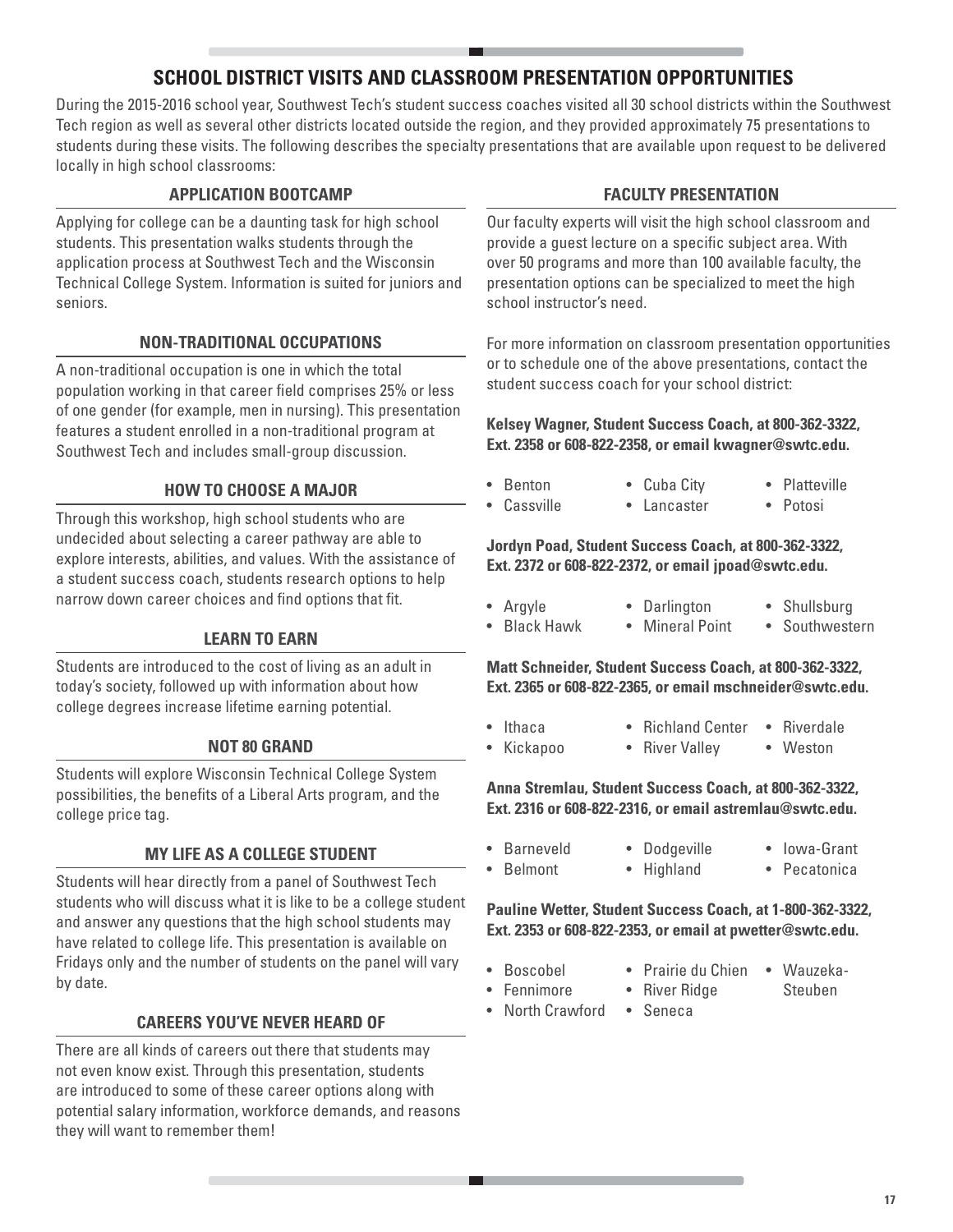# **SCHOOLS2SKILLS TOURS AND HEALTH CAREERS TOURS**

Once again in the 2015-16 school year, Southwest Tech arranged Schools2Skills tours to allow students in grades 9–11 and educators to learn more about manufacturing career opportunities in Southwest Wisconsin.

The Schools2Skills student tours took place on April 26, 2016 with visits to Cummins Emissions Solutions in Mineral Point and White Hill Cheese Company in Shullsburg. During lunch students also listened to a presentation given by individuals from FurstStaffing on how to better be prepared for job interviews. Forty-three students and five instructors/ counselors from Darlington, Black Hawk, and Shullsburg High Schools participated in this tour allowing them to become better informed about career opportunities in the manufacturing field.

Career Prep funds were also used to promote careers in the healthcare field, including careers that support the field, through a partnership with Southwest Health Center in Platteville. Throughout the year, a total of seven tours were held with 282 students and 24 instructors and counselors participating. School districts which participated included Barneveld, Cuba City, Darlington, Iowa-Grant, Mineral Point, Platteville, Seneca, Wauzeka-Steuben, and Weston.

**For additional information on the Schools2Skills Tours and the Health Careers Tours, contact Mary Johannesen, Career Prep and Youth Options Specialist, at 800-362-3322, Ext. 2367 or 608-822-2367, or email mjohannesen@swtc.edu.**

# **CAMP TECH TREK 2015**

On July 20 and 21 Southwest Tech held Camp Tech Trek 2015, a two-day camp for exploring and increasing knowledge of technical careers. During this ninth annual event, students who would be entering 7th, 8th, or 9th grade in the fall semester participated in fun hands-on, exploratory activities related to technical careers led by Southwest Tech program instructors. Sessions during the two-day camp included physical therapy, building custom golf clubs, accounting, culinary arts, childcare, welding, crime scene processing, cosmetology, and computers.

A total of 37 students from 11 school districts attended Tech Trek 2015. The school districts represented included Barneveld, Belmont, Boscobel, Cassville, Darlington, Fennimore, Lancaster, Platteville, Prairie du Chien, River Ridge, and Shullsburg.

**For additional information on Tech Trek, contact Mary Johannesen, Career Prep and Youth Options Specialist, at 800-362-3322, Ext. 2367 or 608-822-2367, or email mjohannesen@swtc.edu.** 

# **TRANSITION SERVICES**

Transition services were created as an integral part of the Individual Education Plan (IEP) for students with a disability. They are a coordinated set of activities designed within an outcome-oriented process, which promotes movement from school to post-school activities. These would include addressing the following needs, based upon the student's preferences and interests: instruction, community experiences, related services, other post-school adult living objectives, employment objectives, and, if appropriate, acquisition of daily living skills and functional vocational evaluation. As defined in the IEP, Southwest Tech can provide a variety of these coordinated activities through transition services offered at the College. The activities can include teacher and student presentations, IEP consultation, county advisory transition activities, school tours, program shadowing, and various other activities to area high school students with special needs. During the 2015-2016 school year the transition coordinator attended/was involved with 42 IEPs, worked with over 90 transition students, and assisted 48 students with accommodations for placement testing.

**For further information about transition services, contact Lori Garvey, Transition Coordinator, at 800-362-3322, Ext. 2361 or 608-822-2361, or email lgarvey@swtc.edu.**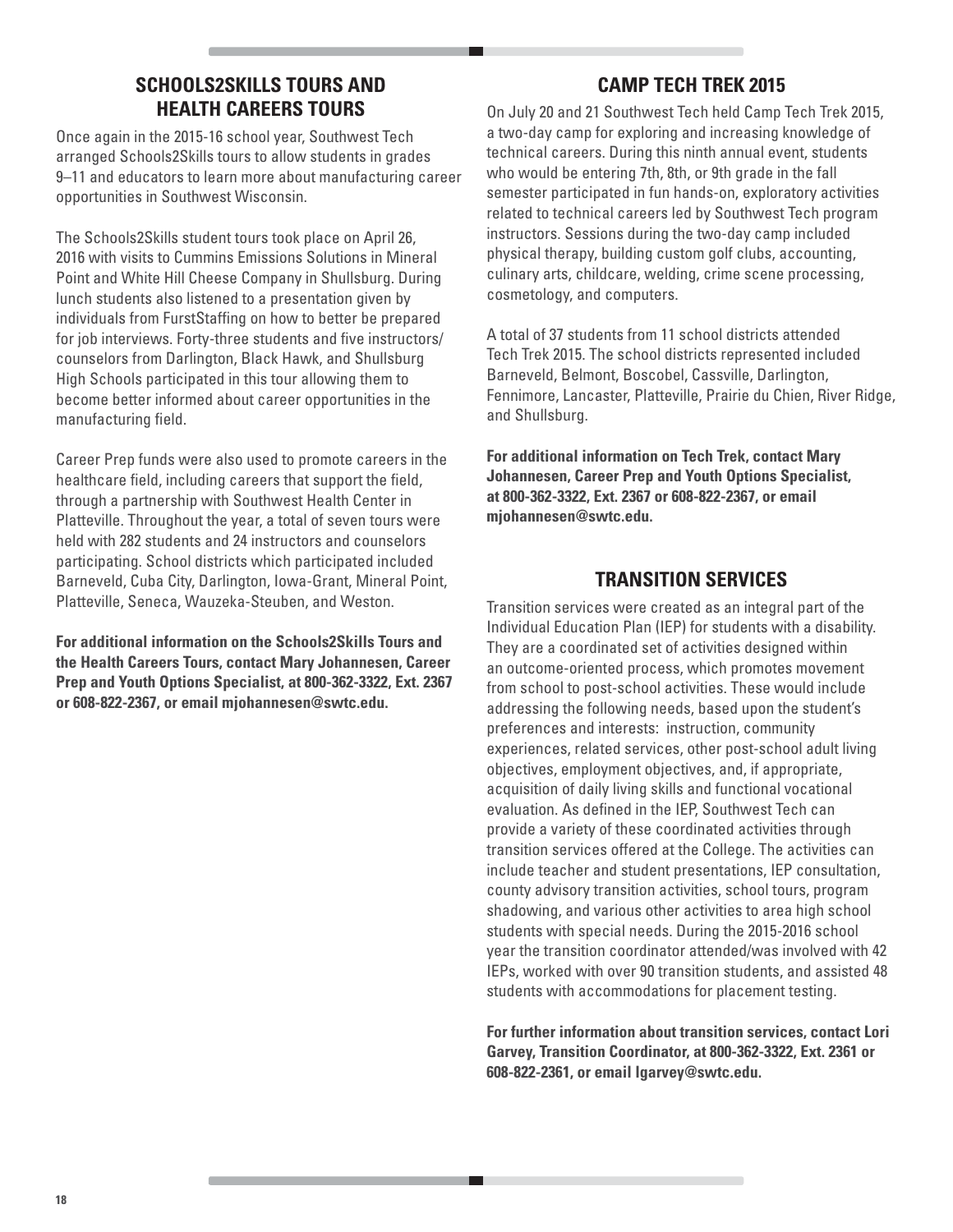# **SCHOLARSHIP AND TUITION GRANT OPPORTUNITIES**

Southwest Tech offers a wide range of scholarships. One unique scholarship opportunity available through the Southwest Wisconsin Technical College Foundation, Inc. is specifically intended for students graduating from high school and planning to attend Southwest Tech the following fall semester. In 1999, Fred W. Lenz established the Lenz Family Endowment Scholarship in order to provide a \$1,000 scholarship to one graduating senior from each of the 30 high schools within the Southwest Wisconsin Technical College district.

Seniors interested in applying for the scholarship should contact their high school guidance counselor. Applications are generally available to students during the spring semester of their senior year. Recipients are acknowledged during their high school's awards ceremony.

Disbursement of the scholarship is divided into two installments. The first half of the scholarship is applied directly to the student's tuition bill with the college at the conclusion of the fourth week of classes at Southwest Tech. The second installment is applied to the student's tuition bill with the college in late February/early March. Both disbursements are pending the student's ability to meet criteria stated in the application.

Other high school scholarship opportunities include the American Bank Scholarship (Cuba City, Fennimore, Lancaster, Platteville & Southwestern), Chad Helms Memorial Scholarship (Belmont and Darlington), Cooley Family Scholarship (River Ridge), Dachelet Family Scholarship (Belmont), Donald G. and Ruby Marshall Scholarship (Potosi & River Ridge), Garrison L. Lincoln Scholarship (Ithaca, Richland Center & Weston), Glenn H. & Florence C. Fritz Scholarship (Fennimore), Joe Crubel Memorial Scholarship (Fennimore & River Ridge), Matt and Holly Clendenen Family Scholarship (Southwestern), Randy and Shelly Weeks Family Scholarship (Prairie du Chien), Walter and Millicent Calvert Scholarship (Benton), and the Wings Scholarship (Barneveld, Dodgeville, Highland, Iowa-Grant & Mineral Point).

Once accepted to Southwest Tech, students will be eligible to apply for scholarships using the College's general application found on the Southwest Tech Foundation webpage at https:// www.swtc.edu/foundation/scholarships/apply. Students have the opportunity to fill out an online application to be considered for over \$145,000 in scholarship opportunities.

Technical colleges and universities have staff available to present financial aid information to parents and students, and school districts may request that a financial aid presentation take place at their school. During the 2015-2016 school year, Southwest Tech staff offered financial aid presentations at the following school districts:

- Barneveld
- Lancaster • Seneca
- Black Hawk • Cassville
	- Potosi
- Fennimore • Iowa-Grant
- 
- Riverdale
- Wauzeka-Steuben
- Prairie du Chien
- River Ridge

Additional information regarding financial aid as well as scholarships is available through Southwest Wisconsin Technical College's website at www.swtc.edu. For further scholarship searches, students are encouraged to use the following web sites:

- www.fastweb.com
- www.finaid.org
- www.scholarships.com
- www.supercollege.com
- www.gocollege.com
- www.studentscholarships.org

These sites have nationwide scholarships and all are available without charge.

**For additional information on scholarship opportunities contact Gina Udelhofen, Coordinator of Annual Giving and Donor Relations, at 800-362-3322, Ext. 2348 or 608-822-2348, or email gudelhofen@swtc.edu.** 

**For additional information on financial aid, contact Joy Kite, Financial Aid Manager, at 800-362-3322, Ext. 2319 or 608-822-2319, or email jkite@swtc.edu.**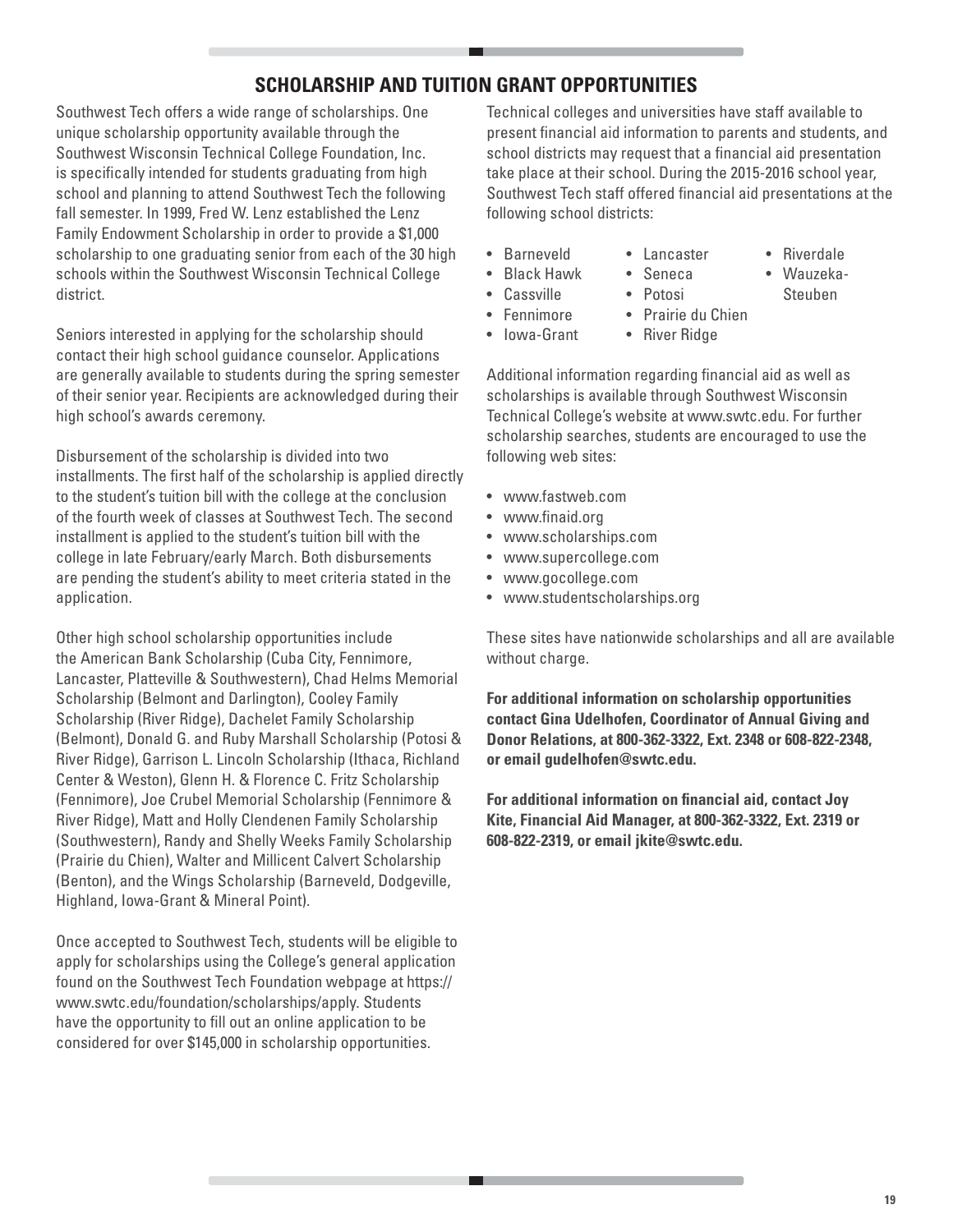# **DIRECTORY OF PROGRAMS AND CAREER PATHWAYS AT SOUTHWEST TECH**

# **AGRICULTURE, FOOD, & NATURAL RESOURCES**

- Agribusiness/Science Technology
	- Agribusiness Management
	- Agronomy
	- Agronomy Tech
	- Animal Science
- Agricultural Power & Equipment **Technician**
- Dairy Herd Management
- Farm Operations Management
	- Ag Mechanics ∆
	- Farm Ag Maintenance ∆
	- Crops ∆
	- Crop Operations ∆
	- **Dairy**
	- Dairy Technician
	- Livestock ∆
	- Livestock Tech ∆

# **ARCHITECTURE & CONSTRUCTION**

- Building Trades-Carpentry
- Electrical Power Distribution
- **Apprenticeships** 
	- Construction Electrician
	- Industrial Electrician
	- Plumbing
	- Technical Studies-Journeyworker Associate of Applied Science

#### **ARTS, AUDIOVISUAL TECHNOLOGY, & COMMUNICATIONS**

• Graphic & Web Design

#### **BUSINESS, MANAGEMENT, & ADMINISTRATION**

- Administrative Professional ‡
- Business Management *0*
- Office Support Specialist ‡
- Supervisory Management *0*
- Supply Chain Assistant *0*‡
- Supply Chain Management *0*‡

# **EDUCATION**

• Driver Safety Education Certification

# **FINANCE**

• Accounting ‡

**20**

• Accounting Assistant

# **HEALTH SCIENCES**

#### *Behind the Scenes*

- Cancer Information Management *0*
- Health Information Technology *0*
- Laboratory Science Technician
- Medical Coding Specialist *0*
- Medical Laboratory Technician

# *Direct Patient Care*

- Dental Assistant
- Medical Assistant
- Midwife (Direct Entry)
- Nursing Assistant
- Nursing-Associate Degree
- Pharmacy Technician^
- Physical Therapist Assistant
- Respiratory Therapist^

# **HOSPITALITY & TOURISM**

- Culinary Arts ‡
- Culinary Management  $\pm$
- Culinary Specialist ‡
- Food Production Specialist  $\pm$
- Golf Course Management

# **HUMAN SERVICES**

- Child Care Services ‡
- Cosmetology
- Early Childhood Education ‡
- Human Services Associate

#### **INFORMATION TECHNOLOGY**

- IT-Computer Support Technician
- IT-Network Communication Specialist

#### **LAW, PUBLIC SAFETY, & SECURITY**

- 160-Hour Jail Academy
- Criminal Justice Studies ‡
- Criminal Justice-Law Enforcement 720 Academy
- Paramedic Technician
- Security Operations  $\pm$

#### **LIBERAL ARTS & SCIENCES**

• University Transfer Liberal Arts

# **MANUFACTURING**

- CNC Setup/Operation
- Electro-Mechanical Technology
- Industrial Mechanic
- Instrumentation & Controls Technology

*Southwest Tech does not discriminate on the basis of race, color, national origin, sex, disability, or age in its programs and activities. The following person has been designated to handle inquiries regarding the non-discrimination policies: The Equal Opportunity/Affirmative Action Officer, 800.362.3322 Ext. 2315 or TDD at 608.822.2072, Southwest Tech, 1800 Bronson Blvd, Fennimore, WI 53809.*

- Precision Machining Technology
- Welding

# **TRANSPORTATION, DISTRIBUTION, & LOGISTICS**

- Auto Collision Repair & Refinish **Technician**
- Automotive Technician

# **CUSTOMIZED DEGREE**

• Individualized Technical Studies

#### **CERTIFICATES**

Certificate courses are not eligible for financial aid unless you are enrolled in an eligible program. Please see an advisor to determine financial aid eligibility.

**CAREER PATHWAYS ‡**

preparation AND a path to the next higher academic credential. You can choose whether to get started by earning a shortterm certificate or jump right in to an

Learn more about Career Pathways at

**If you need an accommodation to visit our campus, please call 800.362.3322, Ext. 2631 (tdd: 608.822.2072) or email accom@swtc.edu.**

**∆** Pending Dept. of Education Financial Aid Approval

Or meet with a Student Success Coach to find out how you can benefit from a Career

- Applicator Technician
- Emergency Telecommunications  $\pm$
- Logistics  $\pm$
- Materials Management  $\pm$
- Medical Office Receptionist  $\pm$

Some programs offer direct job

- Nail Technician
- Payroll Assistant ‡

• Receptionist ‡ • Reproduction Tech Tax Preparer  $\pm$ 

associate degree!

Pathway program.

*0* Online **‡** Career Pathway **^** Shared

www.swtc.edu/pathways

• Preschool Credential